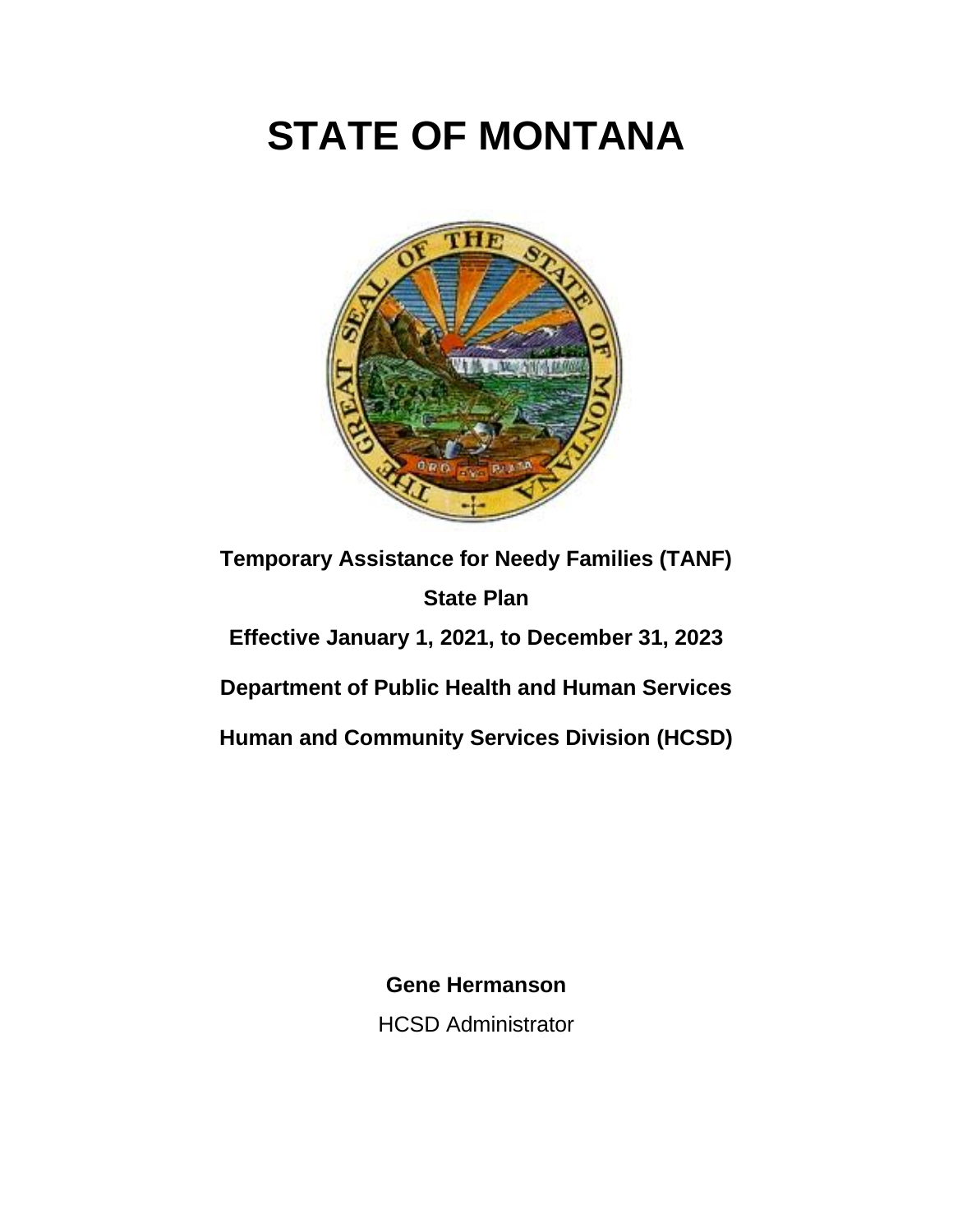## Montana State Plan for the 2 TEMPORARY ASSISTANCE FOR NEEDY FAMILIES PROGRAM

## **I. PREFACE**

#### **II. GENERAL PROVISIONS OF TANF**

A. Intention of the program

#### **III. MONTANA'S TANF PROGRAM**

- A. Federal, State and Maintenance of Effort (MOE) funded programs
	- 1. TANF Cash Assistance
	- 2. Montana's Family Bridge model
	- 3. Post-Employment Program
	- 4. Pathway's Work Pays Incentive
	- 5. Child Support Supplemental Payment
	- 6. Pathways Employment and Training
	- 7. Working Caretaker Relative Child Care program
	- 8. Emergency Assistance
	- 9. Information and Referral brochure
	- 10. Supplemental Services Program (SSP)
	- 11. Tribal MOE
	- 12. Second Chance Homes
	- 13. HELP Link Plus
- B. TANF Eligible Individuals
- C. Resources
- D. Income Standards
- E. Budgeting Methodology TANF Cash
- F. TANF Cash Income Disregards
- G. TANF Post-Employment Program Disregards
- H. Nonfinancial Eligibility
- I. Benefit Issuance
- J. Redetermination of Eligibility
- K. Employability/Service Plan
- L. Re-engagement and Sanction Process
- M. Work Activities and Participation requirements
- N. Non-displacement on work site/grievance procedure
- O. TANF Cash Time-limited Benefits
- P. Supportive Services

#### **IV. REQUIREMENTS**

- A. Out-of-wedlock Pregnancies/Teen Pregnancies
- B. Education and Training on Rape
- C. Restricted use/disclosure of Information
- D. Electronic Benefit Transfer Restrictions
- E. Access to using or Withdrawing Assistance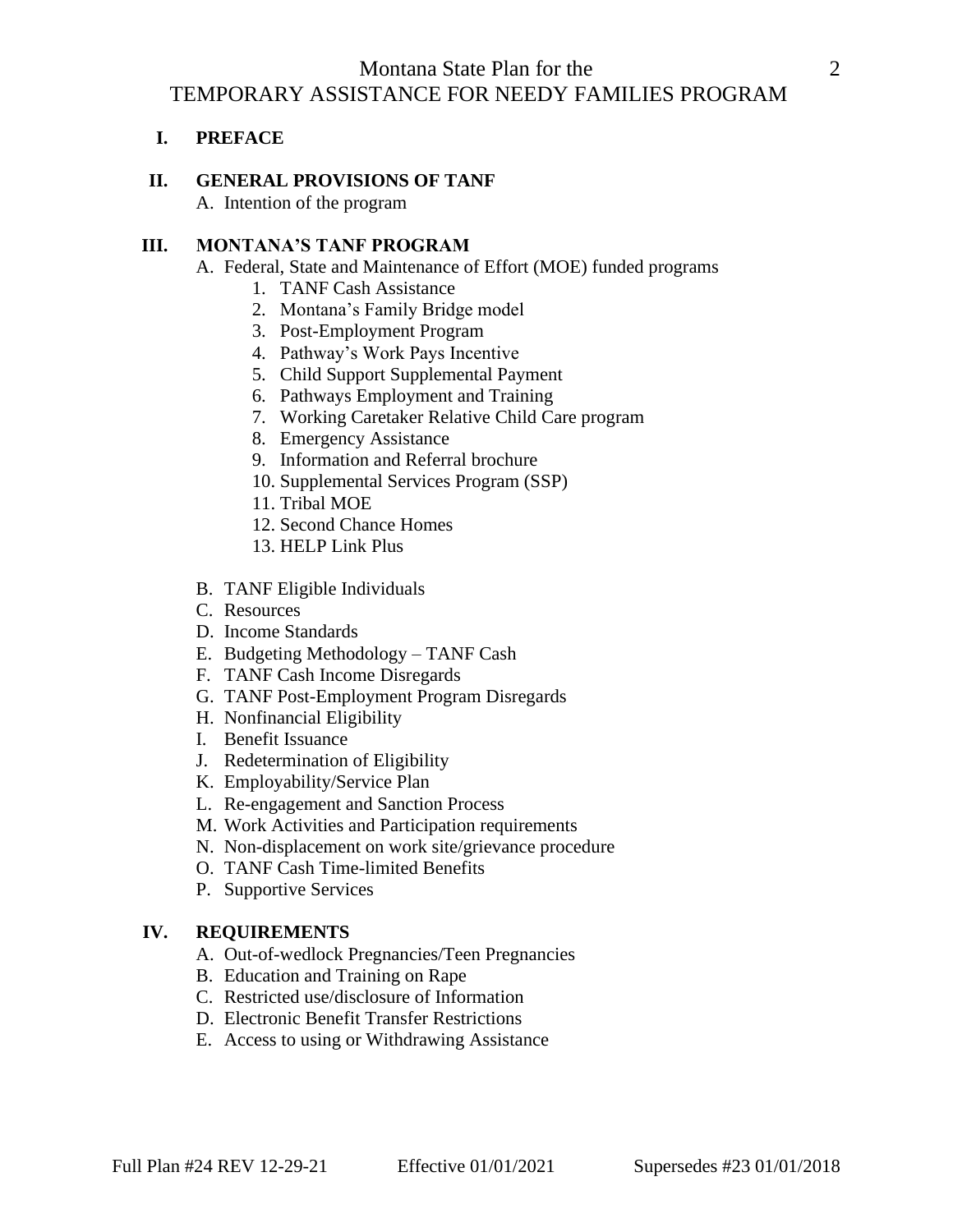## Montana State Plan for the 3 TEMPORARY ASSISTANCE FOR NEEDY FAMILIES PROGRAM

#### **V. SPECIAL PROVISIONS**

- A. Migration from State-to-State
- B. Assistance to Non-citizens
- C. Administrative appeal process
- D. Community service after two months
- E. Training and Employment in elder care/long-term care facilities

## **VI. EXECUTIVE CERTIFICATIONS**

- A. Child support enforcement
- B. Foster care and adoption assistance program
- C. Administration of the program
- D. The state will provide Indians with equitable access to assistance
- E. Standards and procedures to ensure against program fraud and abuse
- F. Screening and identifying domestic violence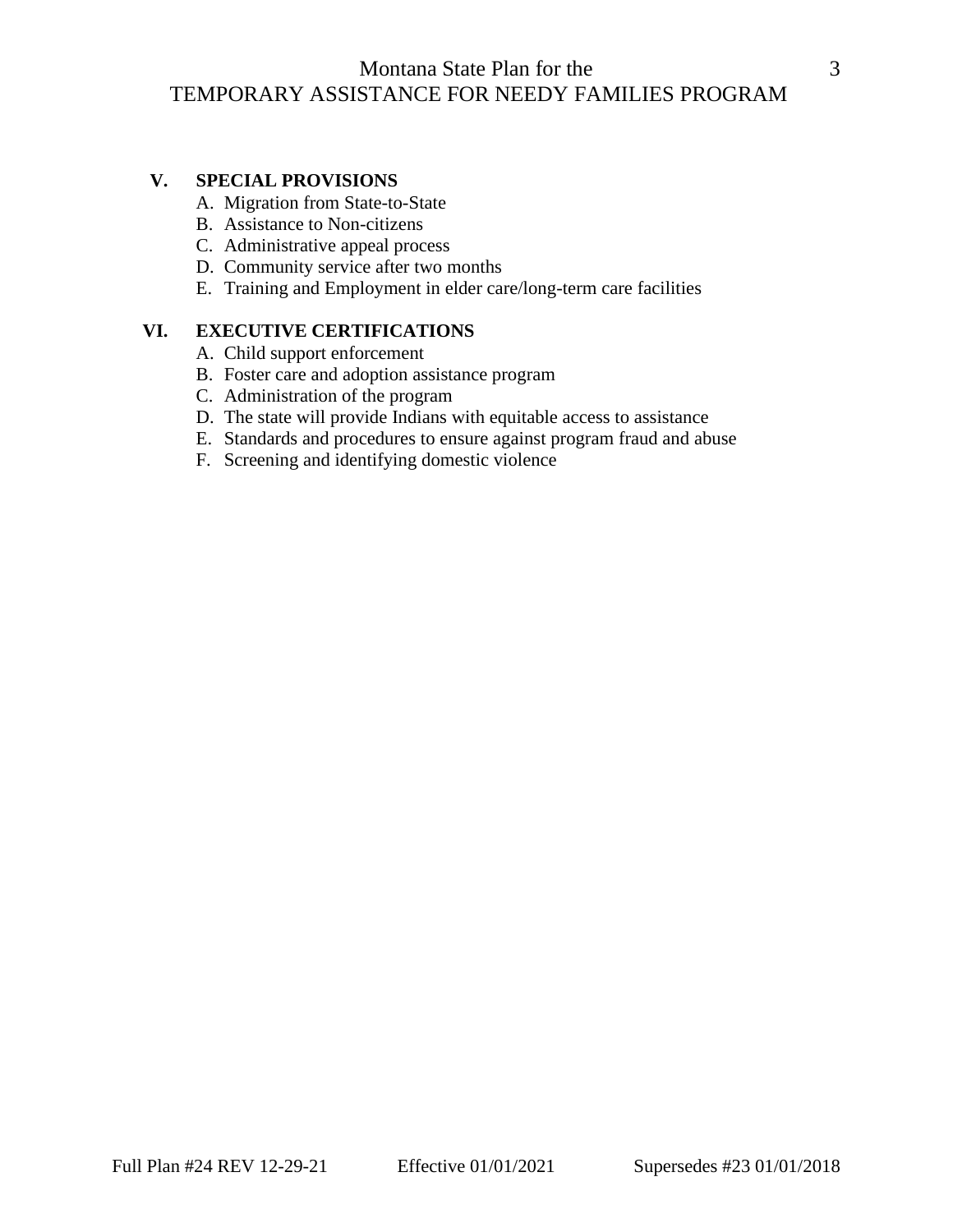## Montana State Plan for the 4 TEMPORARY ASSISTANCE FOR NEEDY FAMILIES PROGRAM

### **I. PREFACE**

The Montana Department of Human Services (DPHHS) is directed to file a Temporary Assistance for Needy Families (TANF) state Plan as required by federal regulations. This plan sets forth criteria for the determination of eligibility and the delivery of benefits, and for the fair and equitable treatment, including an explanation of how the state will provide opportunities for recipients who have been adversely affected to be heard in a State administrative hearing process.

In the administration of its TANF program, the State of Montana will not discriminate based on race, color, national origin, age, sex, physical or mental disability, religion, creed, marital status, and political beliefs.

#### **II. GENERAL PROVISIONS OF TANF**

#### A. Intention of the Program

The Montana Department of Public Health and Human Services (DPHHS) implemented changes to the TANF program January 1, 2017. These changes support the goals and objectives defined by the TANF advisory council in the 2014 TANF strategic plan. The program has broadened its focus to ensure families are meaningfully engaged to accomplish their goals related to family stability, employability, and financial security.

Prior to January 2017, Montana's TANF program was focused primarily on getting parents to work as soon as possible. We evaluated success of families solely on the federal work participation rate requirements. The program didn't have the capacity to consistently focus on underlying issues preventing people from being able to get and keep good paying jobs.

In 2014, DPHHS conducted an in depth needs assessment and strategic planning process, which showed us that the way we were doing things, meaning the systems we set up at the state level, weren't necessarily helping us meet our goals of family unity or self-sufficiency. We heard from clients, contractors, and community stakeholders that the program's rigid structure did not allow families to address barriers in childcare, health, mental health, substance use, transportation, education, and housing. We looked to national best and promising practices and thought about what would work best in Montana to better support families. We spent time thinking about what success looks like, and how we change our system to meet these goals.

The Montana TANF Family Bridge Model is the framework of Montana's TANF program. The design of the Bridge Model aligns with the program goals of family stability, employability, and financial security. The Bridge is an assessment tool used at intake and throughout participation in TANF to help families identify strengths and barriers, to determine short- and long-term goal setting and barrier reduction approaches.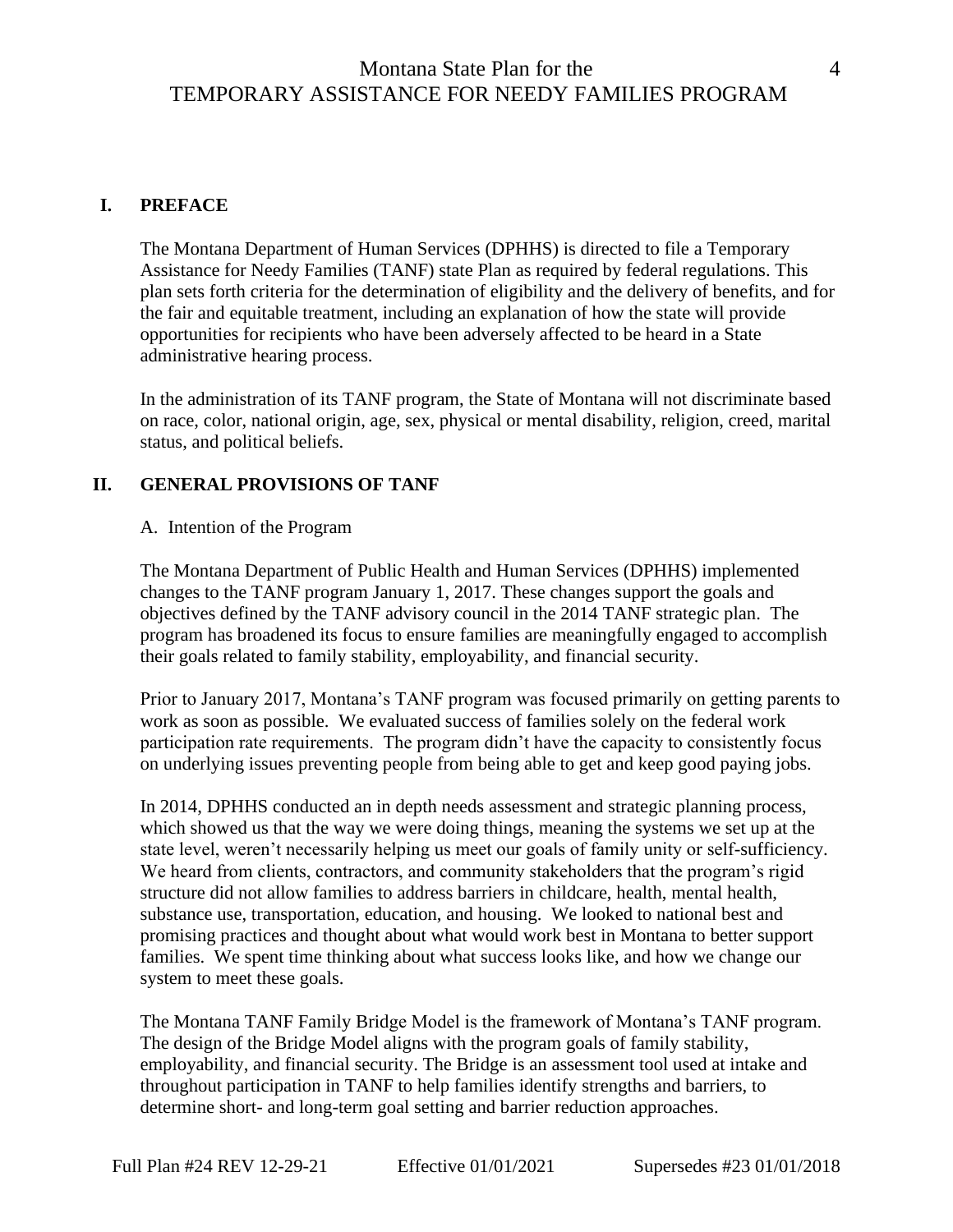# Montana State Plan for the 5 TEMPORARY ASSISTANCE FOR NEEDY FAMILIES PROGRAM

Montana has moved to a universal engagement model, where families engage in activities to support their journey to self-sufficiency that make sense for their personal or family circumstances. The approach is person-centric, using person-centered planning and selfdirection principles of leveraging an individual's strengths and desires and addressing her or his unique barriers within employability/service plans. It is also community-centric, leveraging the strengths and assets of a community to collectively support families without duplicating efforts, services, or supports.

Pathways' client advocates provide strength-based coaching, support, and mentoring for families on achieving person-centered goals. This will include, but is not limited to; assessments, ongoing budgeting, financial coaching, brokering of services, referrals to community services and other services appropriate to reduce barriers.

#### **III. MONTANA'S TANF PROGRAM**

Per section 402 (a)(1)(A)(i) of the Social Security Act, Montana will conduct programs designed to serve all political subdivisions in the State (not necessarily in a uniform manner) to provide assistance and/or services to needy families with (or expecting) children and provide parents with job preparation, work, and supportive services to enable them to leave the program and become self-sufficient.

- A. Federal, State and Maintenance of Effort (MOE) funds are spent on several assistance and non-assistance programs that meet the requirements of federal law and regulations. These items include:
	- 1. The TANF Cash assistance program is a time-limited program (60-months) designed to provide low-income single, two-parent and caretaker relatives with minor children a monthly cash grant, employment/training activities, and educational opportunities. The State of Montana allocates State non-MOE funding to two parent families participating in the TANF Cash program with income at or below 30% of the 2011 FPL, resources at or below \$3,000, and who are unable to participate fully in the program. The goal is to ensure families are stable, able to work and financially secure.
	- 2. January 1, 2017, Montana implemented the Pre-TANF/Introductory period and the Montana TANF Family Bridge Model, the framework of Montana's TANF program. The pre-TANF period allows TANF Cash clients with income at or below 30% of the 2011 FPL, resources at or below \$3,000, and enrolled in Pathways up to 30 days from the referral date to conduct screenings, set goals, and determine barrier reduction approaches. Pathways will help eligible TANF cash and TANF non-cash families determine whether they are ready to actively participate in high intensity services and supports associated with the TANF program.

The Montana TANF Family Bridge Model is an assessment tool used at intake and throughout participation in Montana's employment and training program,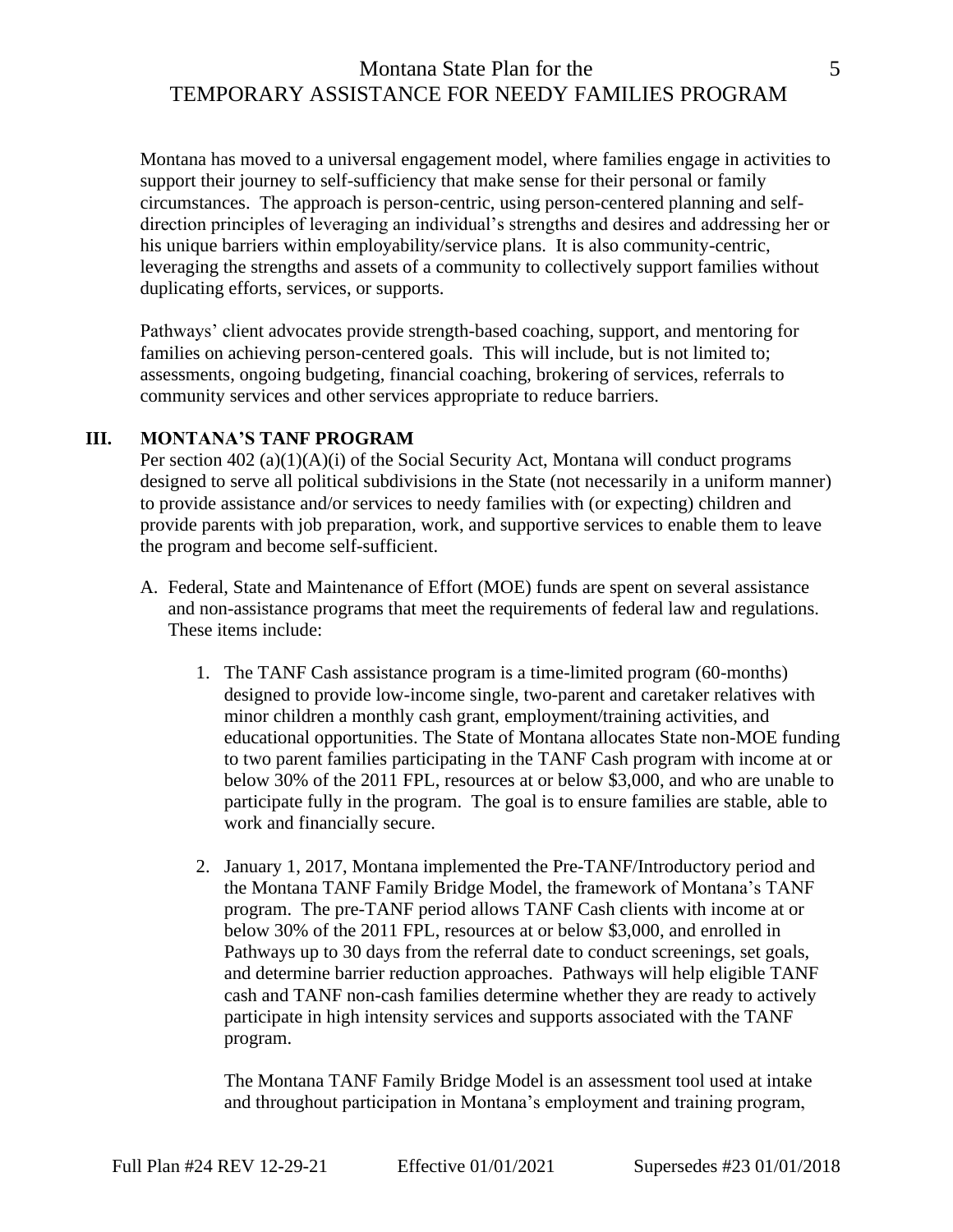## Montana State Plan for the 6 TEMPORARY ASSISTANCE FOR NEEDY FAMILIES PROGRAM

Pathways. The Bridge outlines factors associated with family stability, employability, and financial security, and has a rating scale to determine the degree each factor represents a barrier to an individual or family. The Family Bridge Model will be used to inform program design, family screening, assessment, goal setting, and supports, and outcome tracking.

3. Beginning January 1, 2008, Montana implemented a Post-Employment Program to provide transitional assistance to families transitioning off TANF Cash assistance due to new or increased earned income exceeding 30% of the 2011 FPL and continue to meet all other TANF eligibility including resources at or below \$3,000.

August 1, 2016, Montana enhanced the Post-Employment Program, extending the program from 3 to 12 months and includes access to supportive services, childcare assistance and a benefit that gradually decreases. The monthly benefit is funded by MOE. The benefit and incentive amounts are as follows:

- o Months 1-6, clients receive a \$100 per month post-employment payment
- o Months 7-12, clients receive a \$50 per month post-employment payment
- o A \$300 Work Pays Incentive is given in months 1, 7 and 12
- 4. Beginning January 1, 2017, the Pathways Work Pays Incentive provides a \$10 per month incentive, funded with MOE. Eligible non TANF Cash clients must have income at or below 200% of FPL and have negotiated full activity hours with verified employment.
- 5. Beginning July 1, 2005, TANF cash families are eligible to receive a Child Support Supplement Payment. The amount is based on current child support collected from a non-custodial parent, equal to the amount of current child support collected, up to but not exceeding, \$100.00 per month per TANF household.
- 6. As of January 1, 2017, TANF employment and training services are provided through contracted partners throughout the state. Montana's Statewide employment and training program is now titled Pathways. Funds are used to provide education and training or other work activities to families who are eligible for TANF Cash assistance or are otherwise TANF eligible with income at or below 200% of FPL. Services and funding are based off the contractor's budget and are funded by MOE and federal dollars. The funds may be used on, but are not limited to:
	- o Post-secondary education
	- o Specialized training
	- o Subsidized employment
	- o Financial literacy
	- o Matched savings and Individual Development Accounts (IDA)
	- o Service brokering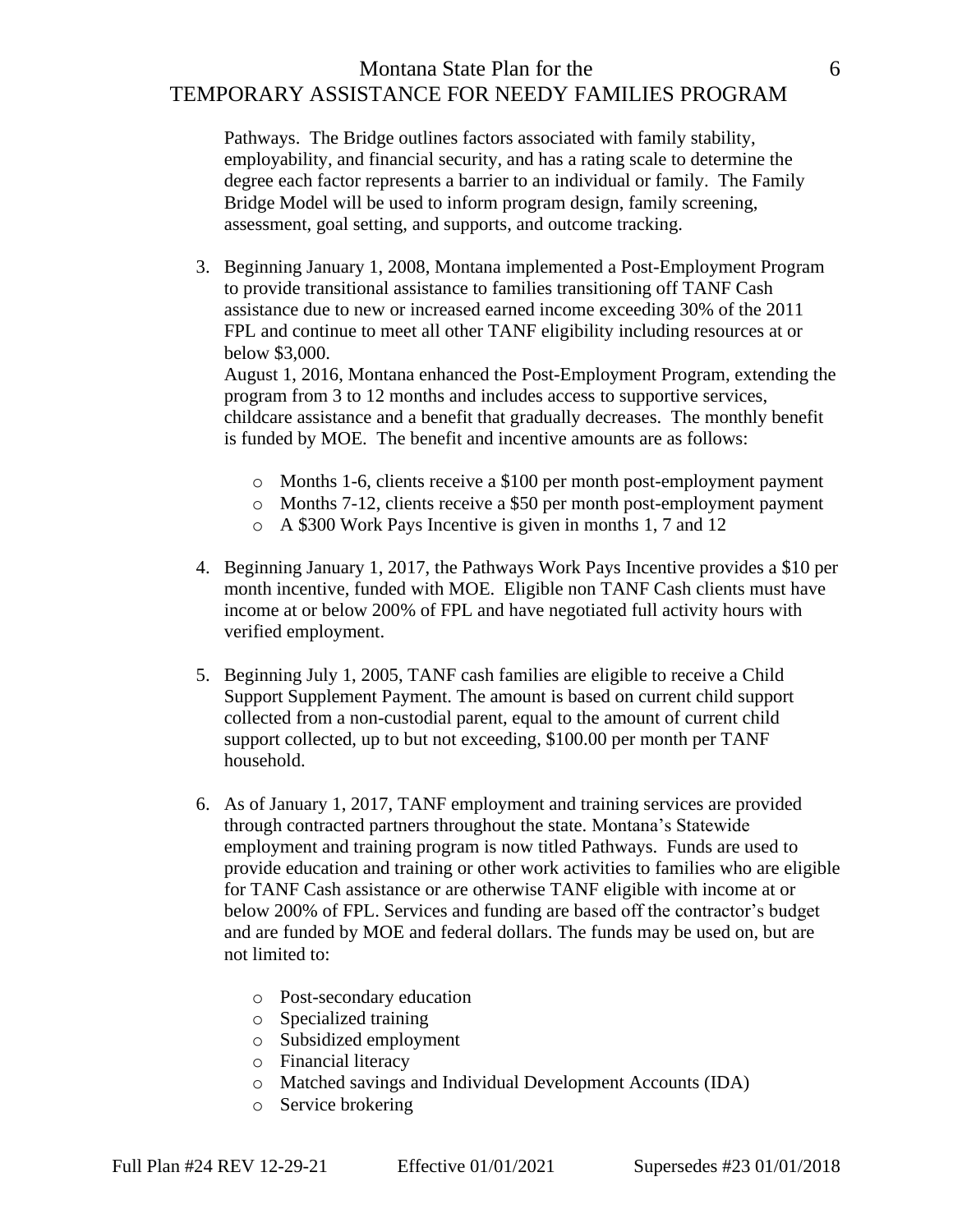# Montana State Plan for the 7 TEMPORARY ASSISTANCE FOR NEEDY FAMILIES PROGRAM

- o Supportive services, and
- o Other allowable services, on an as need basis, to help individuals and families become stable, able to work and financially secure.
- 7. Effective August 1, 2007, Montana implemented a Working Caretaker Relative Child Care Program. This program was the result of legislation contained in HB-2 of the 2007 Montana Legislative Session. This program is designed to assist specified caretaker relatives who are receiving child only TANF grants with childcare costs associated with the minor child(ren) for whom they are receiving TANF cash assistance. To qualify for the program, the specified caretaker relative must:
	- o Pay a \$75 per month co-pay (Effective November 1, 2018)
	- o Be receiving child only TANF for a minor child or children
	- o Be employed as defined by the state
	- o Complete the application packet for the program and submit it to the Child Care Resource and Referral agency; and
	- o Beginning October 1, 2009, meet the income eligibility requirement of 250% of the current FPL.
- 8. Emergency Assistance program provides financial assistance on behalf of families with children under age 21 when an unforeseen event causes or threatens to cause the destitution of the child and/or situations where child abuse and/or neglect of a child has occurred or may occur in the immediate future. This eligibility is the same as that found in the State Emergency Assistance Plan that was in effect as of August 21, 1996. Section 3 of Montana's AFDC State Plan in effect 8/21/96 is attached.
- 9. The TANF service for Montana is a TANF Information & Referral  $(I & R)$ brochure which provides information and referrals to other agencies, programs, organizations and/or community resources that could benefit the entire SNAP household. SNAP federal regulations allow expanding categorical eligibility for SNAP if all members participate in a program, receive a service, or are authorized to receive a service.

If any household member receives the TANF I  $&$  R brochure, the whole household may be found expanded categorically eligible because the whole household benefits from the service. This includes elderly, disabled and childless individuals because the TANF I  $& R$  brochure is designed to educate and serve all individuals in the community who want to use the services.

10. Montana operates a Supplemental Services Program (SSP) under a separate state program (MOE funded) which provides some mental health and family stabilization and reunification services for youth. Eligibility includes: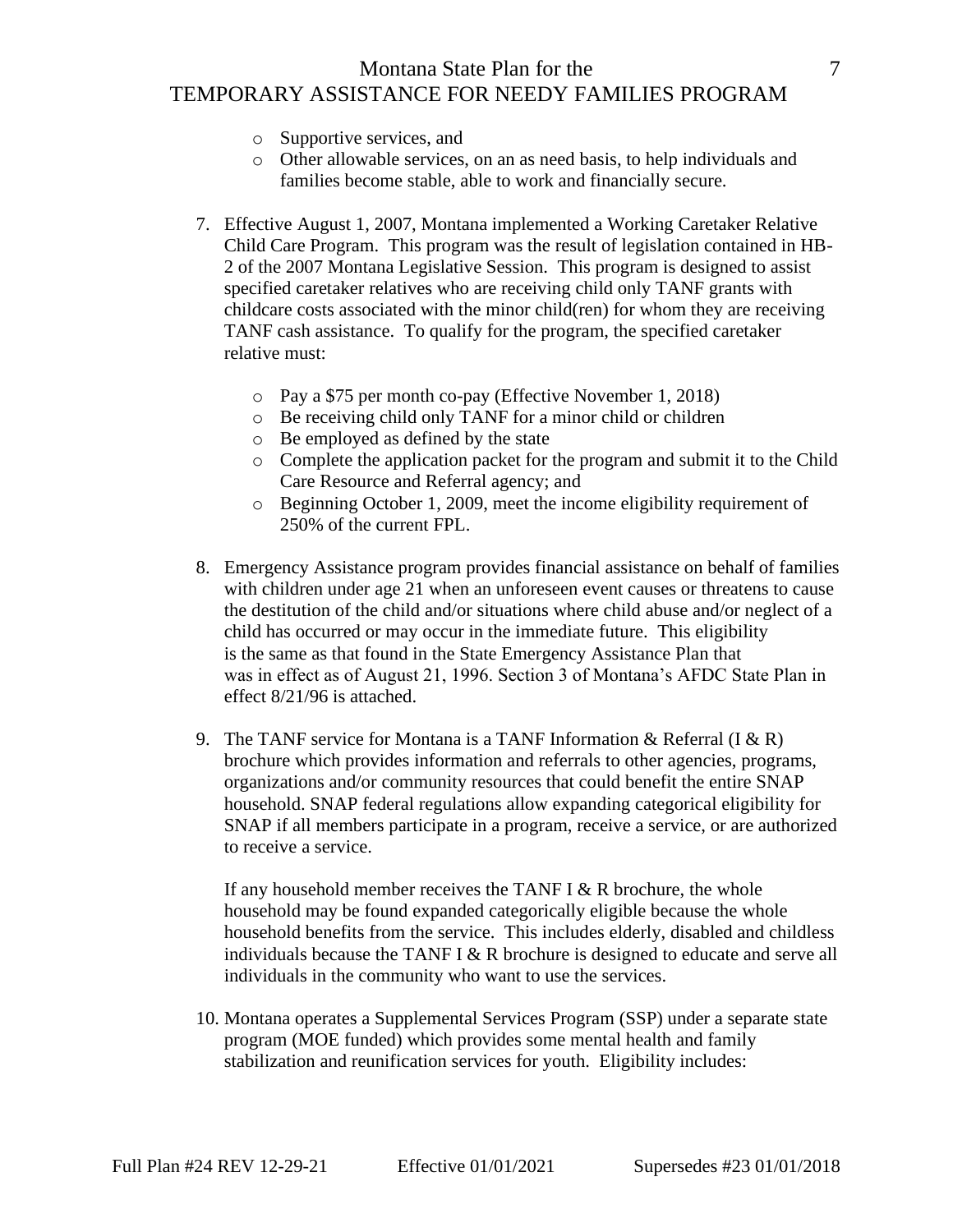## Montana State Plan for the 8 TEMPORARY ASSISTANCE FOR NEEDY FAMILIES PROGRAM

- o Youth 18 years of age or younger, or if in secondary school, less than 19 years of age and have a Serious Emotional Disturbance (SED).
- o Youth (up to age 20 if in secondary school) who qualifies for Healthy Montana Kids Plus (HMK Plus/Medicaid) or youth (under 18 years of age or less than 19 years of age if in secondary school) who qualifies for Healthy Montana Kids (HMK/CHIP) Extended Mental Health Benefit plan.
- o The requested service is not covered by HMK Plus or HMK Extended Mental Health Benefit plan.
- o Countable income of the youth's family does not exceed 185% of the Federal Poverty level.
- 11. Maintenance of Effort (MOE) funding is provided to Tribal TANF programs that are approved by the Federal Department of Health and Human Services after July 1, 1999 and choose to base its share of the federal TANF block grant on the same federal fiscal year 1994 service population. (Montana Code Annotated 53-4-210)

A tribe or combination of tribes may use the MOE share for monthly cash benefits payments or supportive services costs as allowed under the Montana State plan.

B. TANF Eligible Individuals

Montana has established objective criteria for the delivery of benefits and the determination of eligibility to assure the applicant receives fair and equitable treatment. TANF Cash and TANF non-cash eligibility is outlined below.

Eligible individuals include:

- 1. Minor children (under age 18 or if age 18 but less than 19, attending secondary school full-time).
- 2. Specified caretaker relatives with whom the minor child is living such as a parent (natural/adoptive parent or stepparent related by marriage to the child's natural/adoptive parent). Any relation by blood, marriage, or adoption who is within the fifth degree of kinship.
- 3. The minor child's blood-related/adoptive minor siblings or minor stepsiblings living with him/her.
- 4. Pregnant women in their last trimester who have no other eligible children.
- 5. Refugees, victims of severe forms of trafficking and other qualified aliens as defined in Title IV of Public Law 104-193 as amended. Aliens (unless excepted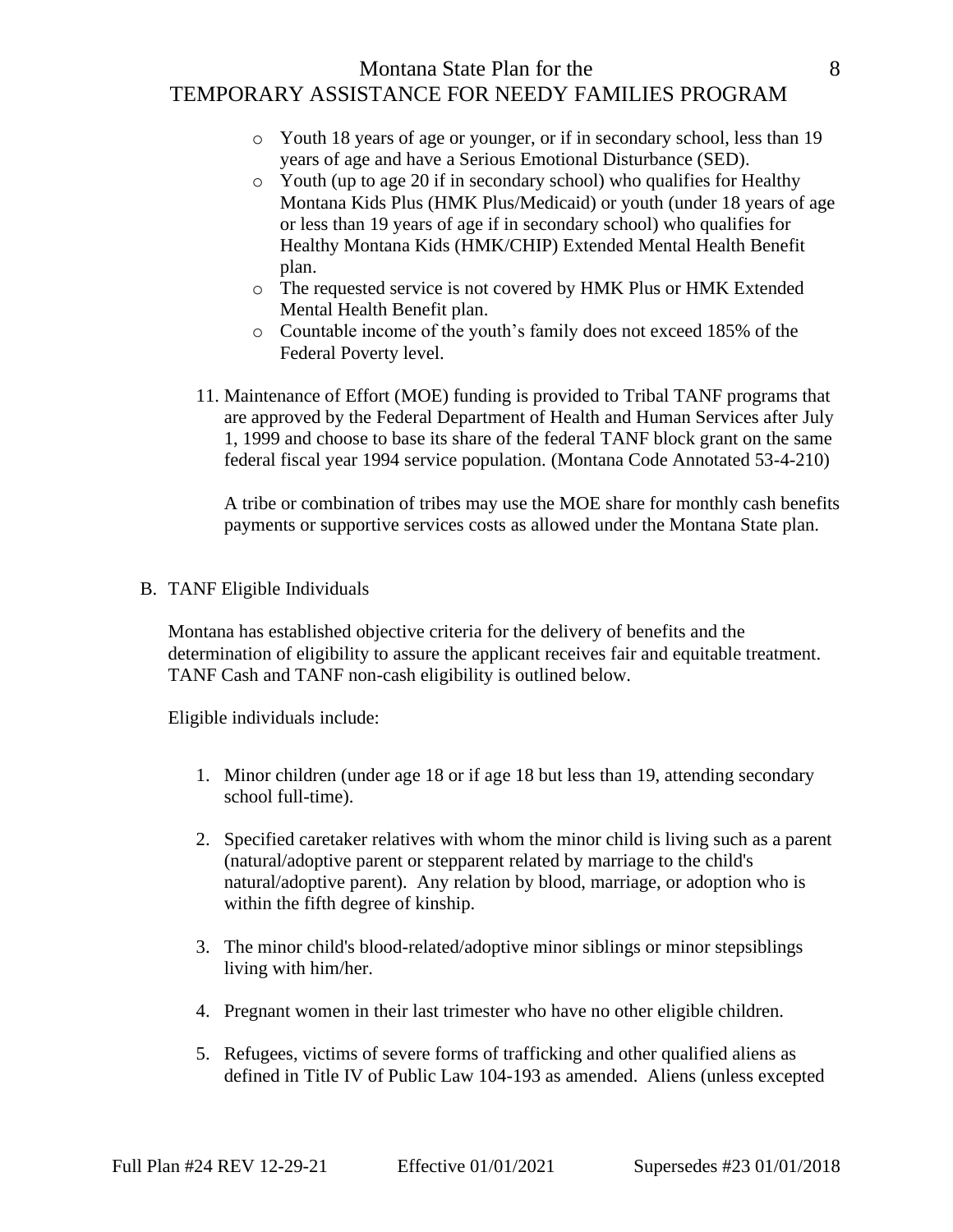## Montana State Plan for the 9 TEMPORARY ASSISTANCE FOR NEEDY FAMILIES PROGRAM

by federal law) who enter the United States on or after 8/22/96 are barred from receiving assistance for their first five years in qualified alien status.

Individuals not eligible:

- 1. A minor child or a specified caretaker relative, who is temporarily absent from the home for a period greater than 90 consecutive days with the following exceptions:
	- o The absent member is away from home for medical treatment and is otherwise eligible.
	- o The child's absence is for the sole purpose of attending a boarding school and the child is expected to return to the home at the end of the school term.
	- o The absent adult is away from home for a specific short-term training or employment.
- 2. Minor children who are receiving Title IV-E Foster Care payments and whose absence from the home is not considered temporary.
- 3. Individuals who are in violation of a condition of his/her probation or parole imposed under state or federal law.
- 4. Individuals fleeing to avoid being prosecuted for a felony or fleeing to avoid custody or confinement after conviction of a felony.
- 5. All members of a household which includes an individual who has been convicted after August 22, 1996, of any offense which is classified as a felony in the jurisdiction where the offense occurred and which has an element the possession, use, or distribution of a controlled substance as defined in section 102(6) of the Controlled Substances Act [21 U.S.C. 802 (6)] unless the individual is complying with the conditions of supervision, is actively participating in treatment if required, or the sentence associated with the felony conviction has been discharged.
- 6. Unqualified aliens. Aliens (unless accepted by federal law) who enter the United States on or after 8/22/96 are barred from receiving assistance for their first five years in a qualified alien status.
- 7. Individuals receiving Supplemental Security Income (SSI) under Title XVI of the Social Security Act.
- 8. All members of a household which includes specified caretaker relatives who do not assign certain child support rights to the State, cooperate in establishing paternity, or obtain child support as required under Title IV-D.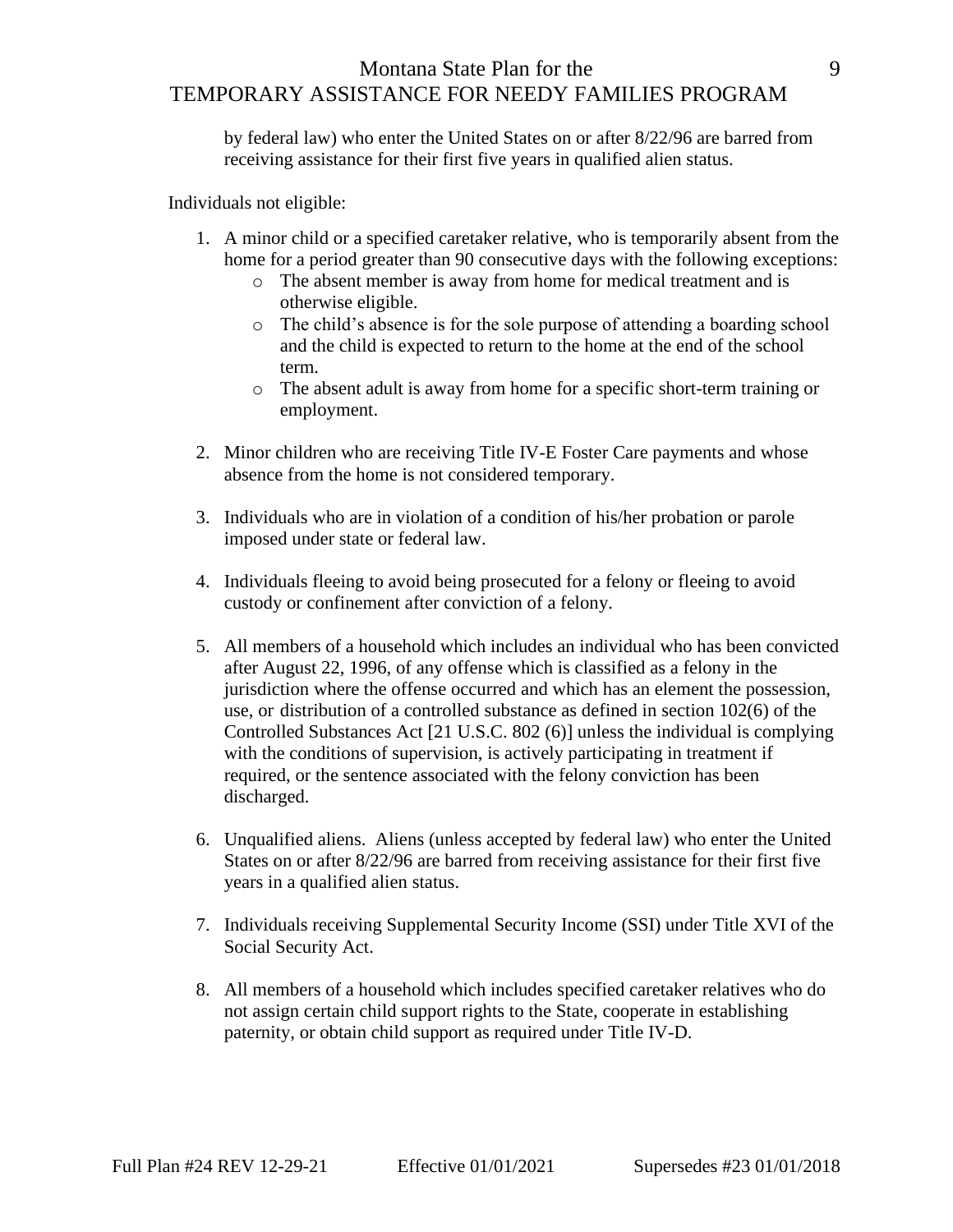## Montana State Plan for the 10 TEMPORARY ASSISTANCE FOR NEEDY FAMILIES PROGRAM

- 9. Teenage parents who are not living with a specified caretaker relative within the fifth degree of kinship and who are not approved to live independently or in an alternative adult supervised setting as defined by the State.
- 10. Individuals found to have fraudulently misrepresented residence to obtain assistance in two or more states.
- 11. All members of a household which includes an adult who has received assistance for 60 months or more, unless the adult has applied for and been approved for Extended TANF Cash benefits under special circumstances outlined by the state.
- 12. All members of a household which includes individuals who fail or refuse to negotiate an Employability/Service plan.
- 13. All members of a household which includes an individual who has been sanctioned for a second or subsequent time and the sanction results in an ineligibility period.
- 14. Individuals who are incarcerated, even if the individual is expected to return to the home within 90 days.
- 15. An individual who is serving an intentional program violation.
- 16. All members of a household which include a specified caretaker relative who fails or refuses to comply without good cause with eligibility requirements including providing information and verification necessary to determine eligibility.
- C. Resource limitations for the TANF Cash program are \$3000. The family's resources are evaluated, and the equity value of countable resources as defined by the State cannot exceed \$3000. TANF non-cash services do not have a resource limit.
- D. Income Standards

As of July 1, 2020, the TANF Cash income standards are:

- The benefit standard is set at 30% of the 2011 federal poverty index.
- The gross income standard is 185% of the net income standard.
- The net income standard is determined by dividing the benefit standard by 78.5%.
- The payment standard is 35% of the 2016 federal poverty index divided by 12.

As of July 1, 2020, TANF Pathways non-cash services income standard is 200% of the federal poverty index.

E. Budgeting Methodology – TANF Cash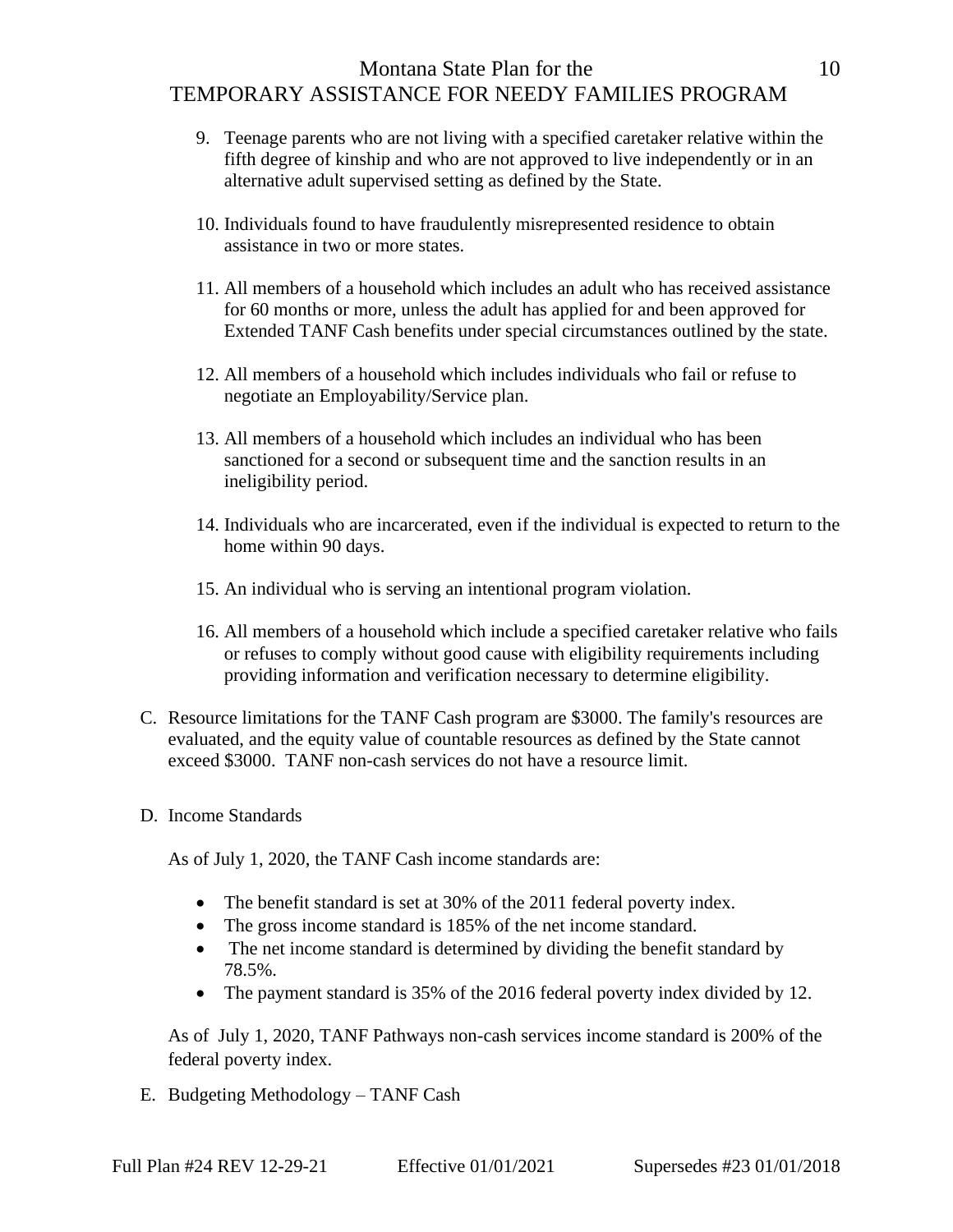# Montana State Plan for the 11 TEMPORARY ASSISTANCE FOR NEEDY FAMILIES PROGRAM

Countable earned and unearned income is tested prospectively against the Gross Monthly Income Standard (GMI) and the Benefit Standard for the household size and circumstances. If the family passes the GMI standard, income disregards are subtracted in a specific order from the monthly gross income to establish the family's countable monthly income. If the family's income equals or exceeds either of these standards, the family is not eligible for benefits. If the family's income is less than the Benefit Standard, the cash assistance grant amount is determined by subtracting the total countable income from the Payment Standard.

The income (subject to certain disregards) of certain individuals is deemed when determining eligibility. These individuals who live in the home and are related to the minor child by marriage or parentage, but whose needs are not included in the benefits and/or grant are:

- 1. The qualified alien's sponsor and sponsor's spouse.
- 2. The spouse or the father of the unborn pregnant woman (in the last trimester of her pregnancy) who has no other eligible child in the home.
- 3. The spouse of the caretaker relative whose needs are included in the assistance unit's grant and who is not the natural or adoptive parent of the dependent child.
- F. TANF Cash Income Disregards

1. Before receiving any disregards, TANF cash assistance applicant's/client's income must be less than the GMI standard.

2. If the income is less than the GMI standard, earned income disregards are subtracted from the countable earnings of each wage earner. The TANF Cash earned income disregards are:

- a. \$200 work expense.
- b. Twenty-five percent (25%) of the balance; and
- c. A maximum of \$200 per month per child for childcare expenses.
- d. The obligated disregard of legally binding child support payments expected to be paid for dependents not living with the family.
- G. TANF Post-Employment Program Disregards
	- 1. To determine eligibility for the TANF Post-Employment Program, 100% of the monthly gross countable earned and unearned income of the new wage earner or wage earner with increased income is disregarded.
- H. Nonfinancial Eligibility
	- 1. Minor child age limitations.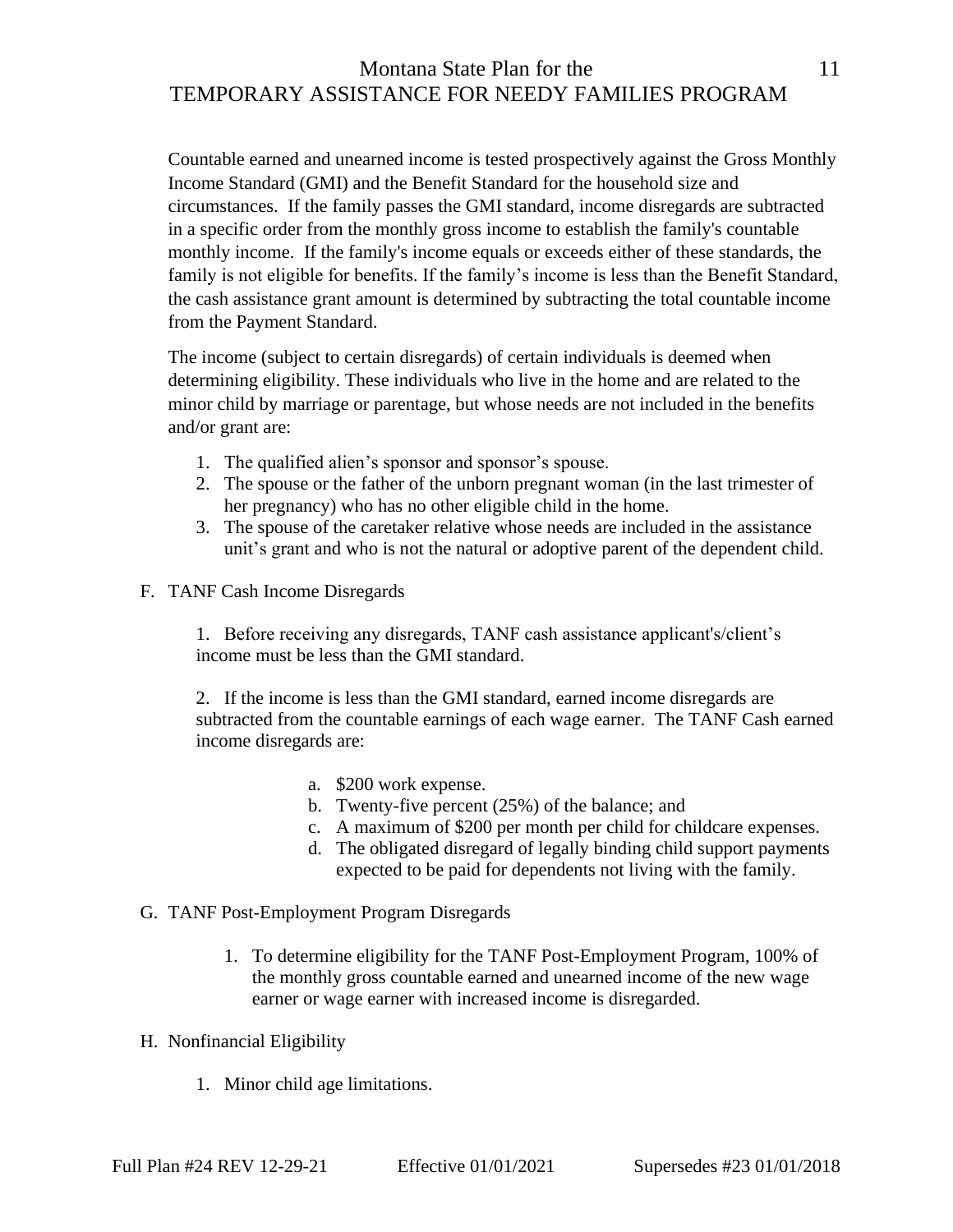# Montana State Plan for the 12 TEMPORARY ASSISTANCE FOR NEEDY FAMILIES PROGRAM

- 2. Minor child must live with a specified caretaker relative within the 5th degree of kinship.
- 3. Furnish a social security number or verification that one has been applied for.
- 4. Be a U.S. citizen or qualified alien.
- 5. Montana resident.
- 6. Cooperate with Child Support Enforcement.
- 7. Cooperate with SNAP, TANF and/or Medicaid Program Compliance reviews.
- 8. All work eligible TANF clients must negotiate and sign an Employability/Service Plan (E/SP).
- 9. Provide verification that any individual in the household who has been convicted of a drug-related felony after August 22, 1996, is actively complying with conditions of supervision, actively participating in treatment, if required, or provide documentation that the sentence has been discharged.

10. The 60-month time clock has not been exhausted.

11. Teen parent living in an approved adult supervised setting, unless he/she is approved to live independently.

I. Benefit Issuance

Monthly TANF Cash benefits are issued by state warrant, direct deposit, or electronic benefit transfer payable to the minor child's caretaker relative unless the caretaker relative has clearly demonstrated an inability or unwillingness to use the payment to meet the basic needs of the minor child as determined by a department employee of the division which provides protective services to children. Under these circumstances, the Department will designate a protective payee with the caretaker relative's assistance. The protective payee may not be anyone directly involved in the determination and authorization of eligibility and/or benefits.

- J. Redetermination of Eligibility is completed:
	- 1. Monthly on the basis of anticipated changes in the family's situation.
	- 2. Promptly after a report is obtained which indicates changes in the family's circumstances that may affect the amount of the TANF Cash payment or may make the family ineligible; and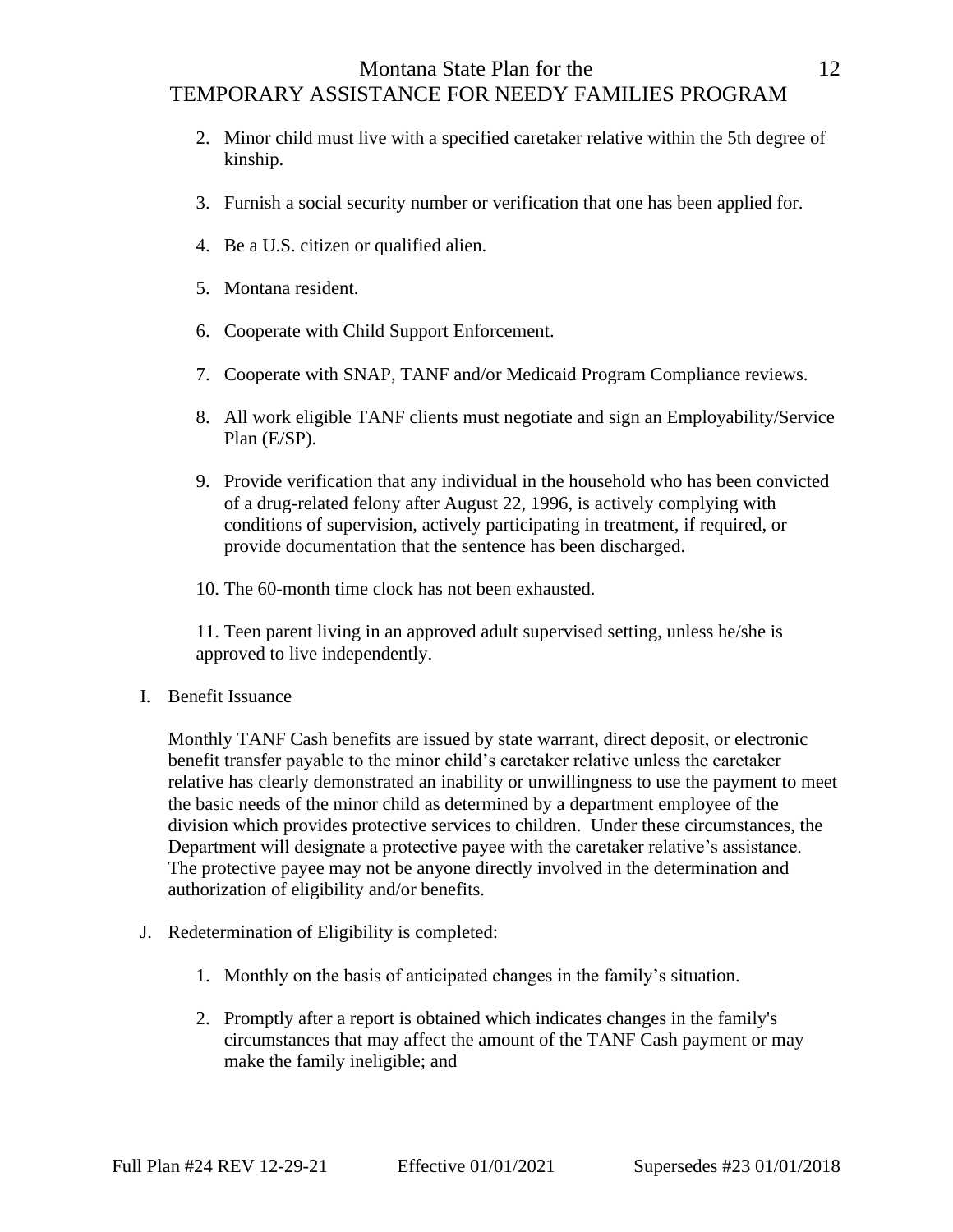# Montana State Plan for the 13 TEMPORARY ASSISTANCE FOR NEEDY FAMILIES PROGRAM

- 3. By conducting a face-to-face or phone review of all eligibility every twelve months for all TANF Cash and TANF non-cash clients.
- K. Employability/Service Plan

The State, in compliance with Section 402 (a)(1)(A)(iii) of the Social Security Act, will ensure that parents and caretakers receiving assistance under the program engage in work activities in accordance with section 407.

Each work eligible (TANF Cash and TANF non-cash) parent/caretaker relative, teen parent or minor child (age 16 or 17) not attending secondary school or other equivalent training program must develop an Individual Responsibility Plan know as an Employability/Service Plan (E/SP). The E/SP is intended to eliminate the barriers that brought about the families need for public assistance. It sets forth a plan for moving the family into a path for family stability, employability, and financial security. The Employability/Service Plan includes:

- 1. An outline of the activities negotiated to support the client's goals and may include the results of the Montana Bridge Assessment. The client signs the E/SP agreeing to comply with all activities stated therein. The Pathways Client Advocate also signs the E/SP on behalf of the State, acknowledging its obligation to assist the individual in his or her efforts to become self-supporting. Each E/SP is specifically tailored to address the family's needs and the client's employment goals and responsibilities.
- 2. When developing the E/SP with an individual, the Pathways Client Advocate will consider a clients' disability or their Limited English proficiency (LEP) and make reasonable accommodations when negotiating work activities and to ensure successful program compliance.
- L. Re-engagement and Sanction process

January 1, 2017, Montana implemented a re-engagement process to reconnect the client with their E/SP, goals and steps needed to address self-sufficiency. Client Advocates offer all screenings and review the Montana Family Bridge goals with the client to establish why the client is unable to participate in their negotiated activities and to address any barriers to participation. Clients are given every opportunity in the reengagement process to participate prior to a sanction being imposed.

January 1, 2008, Montana implemented a progressive sanction policy for failing to comply with an E/SP is as follows:

1. The first non-compliance (sanction) will result in the loss of an amount equal to the sanctioned individual's portion of cash assistance for one month. This is referred to as a penalty month.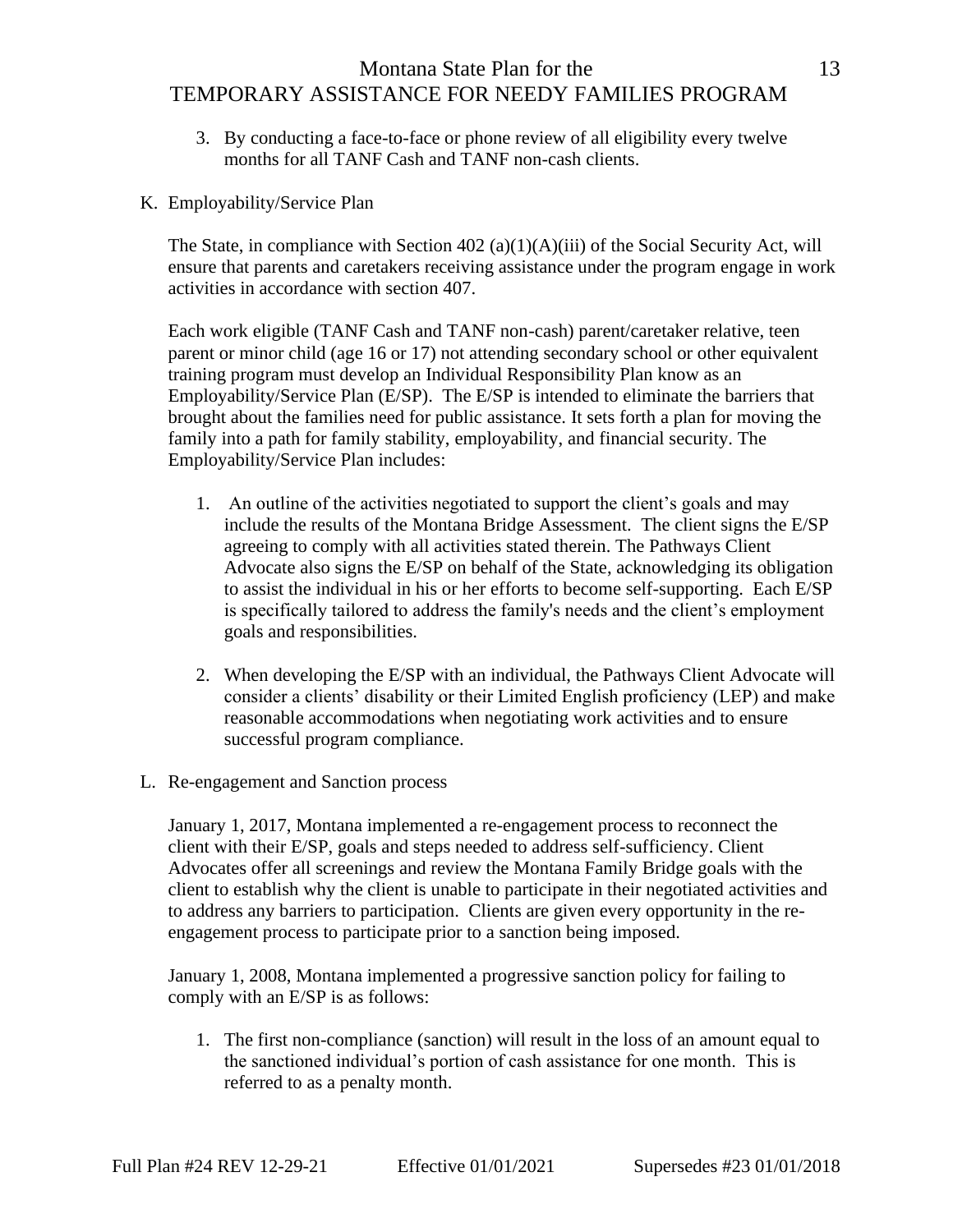## Montana State Plan for the 14 TEMPORARY ASSISTANCE FOR NEEDY FAMILIES PROGRAM

- 2. The second non-compliance (sanction) will result in total household ineligibility for a period of one month. This is referred to as an ineligibility period.
- 3. The third non-compliance (sanction) will result in total household ineligibility for a period of three months. This is referred to as an ineligibility period.
- 4. The fourth or subsequent non-compliance (sanction) will result in total household ineligibility for a period of six months. This is referred to as an ineligibility period.

Exception: Under 407 (e)(2) of the Social Security Act, Montana will not reduce or terminate assistance based on a refusal of an individual to engage in work if the individual is a single custodial parent caring for a child under the age of 6 years of age, and the individual has a demonstrated inability (as determined by the State) to obtain needed childcare.

The ineligibility period will follow the household members even if they move to another household and apply for benefits as part of that household, with the following exceptions:

- 1. The children are removed from the sanctioned household by Child and Family Services and are determined eligible for child only TANF in another household; or
- 2. The children are determined eligible for child only TANF in another household, except for another parent's household.

The 60-month time clock continues to tick, if appropriate, for the sanctioned individual during the first non-compliance penalty period. The time clock will not tick for anyone in the family for a second or subsequent non-compliance because no benefit will be issued.

For a first non-compliance, if the sanctioned individual is a "work-eligible" individual, they are required to negotiate an E/SP and agree to participate in allowable work activities during the sanction penalty month. Failure to do so will result in case closure as the negotiation of the E/SP is an eligibility requirement. If the sanctioned individual is not a "work-eligible" individual, they are not required to negotiate an E/SP and agree to participate in allowable work activities during the sanction penalty month. However, they must negotiate an E/SP for the following month prior to the end of the sanction penalty month, or the case will be closed for failing an eligibility requirement.

Non-compliance (sanction) does not apply for those individuals who are receiving TANF cash assistance through the Post-Employment Program; instead, the entire household becomes ineligible for TANF cash assistance.

M. Work Activities and Participation requirements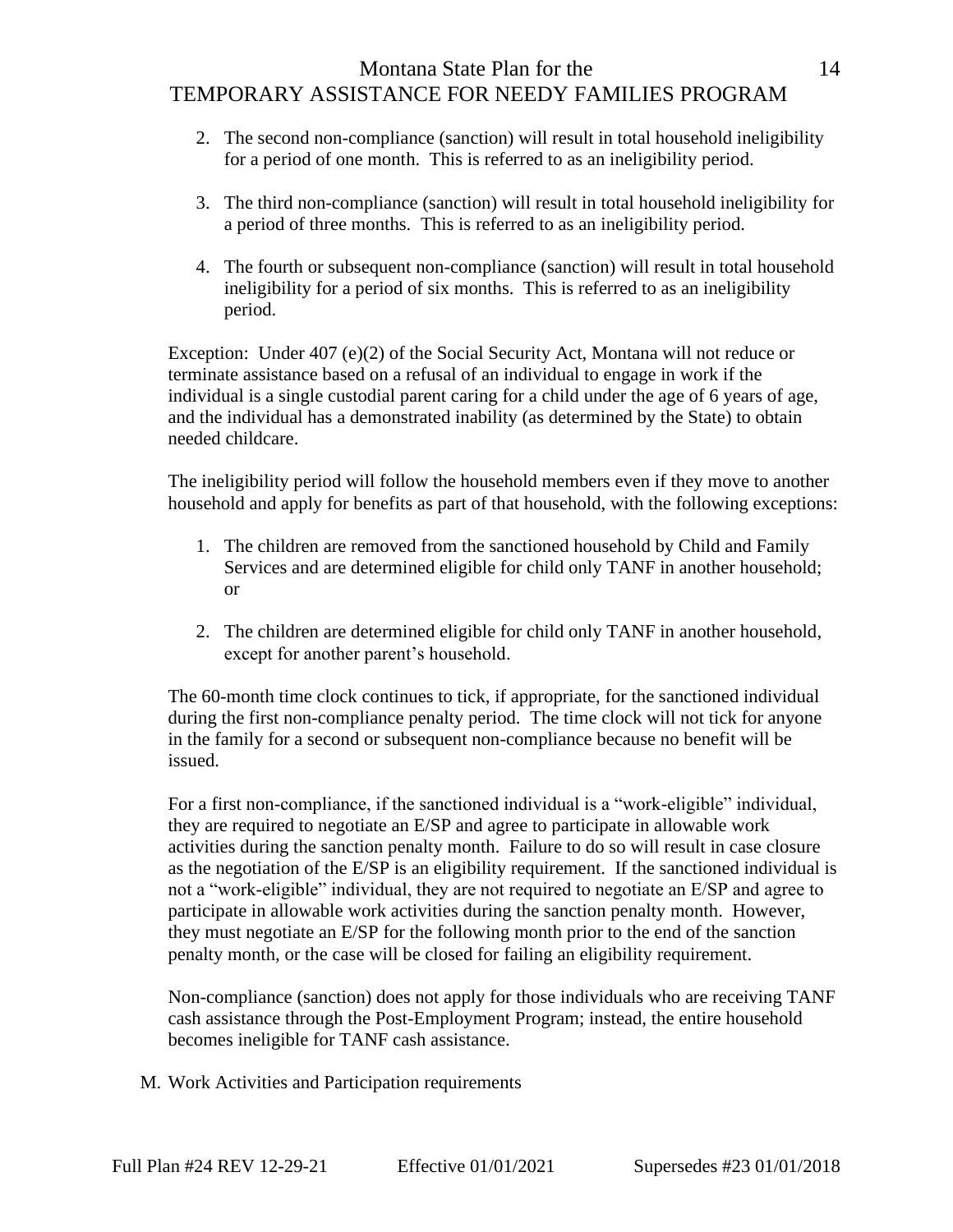# Montana State Plan for the 15 TEMPORARY ASSISTANCE FOR NEEDY FAMILIES PROGRAM

Pathway's Client Advocates assist clients in identifying their needs and build on client's strengths while supporting them in meeting their goals to self-sufficiency. Activities are based on the results of the Montana Family Bridge assessment and the client's goals and interests. Client advocate staff will take into consideration a client's disability or Limited English Proficiency (LEP) and childcare and make reasonable accommodations to assist in negotiating and completing work activities based on a client's ability and availability of childcare. A temporary breakdown in childcare arrangements will be considered a possible good cause reason for non-compliance with allowable work activities.

Participation hours for TANF Cash work activities are set forth in Title I of Public Law 104-193.Section 407 (a) (1) and (2). Montana will disregard from the state's work participation rate calculation those individuals who are participating in a Tribal NEW program. Other tribal clients not participating in a Tribal NEW program will continue to count toward the state's participation rate.

Allowable TANF Cash work activities are based on federal activities allowed at 45 CFR 261.30 with the limitations and special provisions listed in 45 CFR 261.31 through 45 CFR 261.35 and on the TANF Reauthorization Regulations contained in the Deficit Reduction Act of 2005. Montana's allowable work activities are:

- 1. Employment (Unsubsidized or Subsidized) Unsubsidized employment activity means full or part-time employment or self-employment in the public or private sector that is not subsidized by TANF or any other public program. Subsidized employment is defined as employment for which the employer receives a subsidy from TANF or other public funds to offset some or all the wages and costs of employment of a recipient.
- 2. Work Experience (WEX) The work experience activity means placement in a formal job site training experience that provides an individual with an opportunity to acquire the general skills, training, knowledge, and work habits necessary to obtain employment. All work experience placements have a detailed training plan. The main purpose of work experience is to improve the employability of those who cannot find unsubsidized employment.
- 3. Job Search and Job Readiness Assistance The Job Search/Job Readiness activity means the act of seeking or obtaining employment, preparation to seek or obtain employment, including life skills training, and substance abuse treatment, mental health treatment or rehabilitation activities. Such treatment or therapy must be determined to be necessary and certified by a qualified medical or mental health professional.
- 4. Community Service The Community Service activity includes structured programs and embedded activities in which the client performs work for the direct benefit of the community under the auspices of public or nonprofit organizations.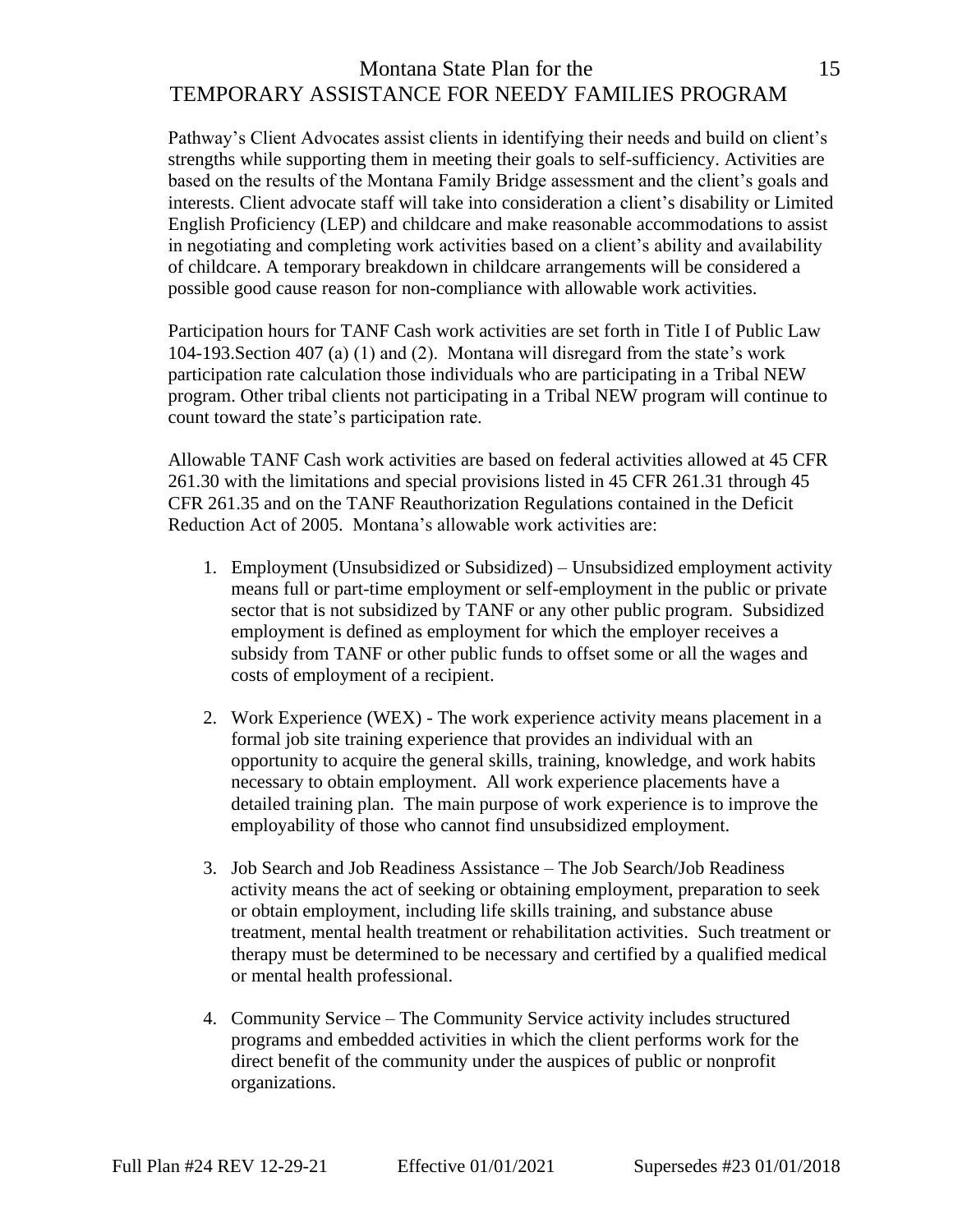# Montana State Plan for the 16 TEMPORARY ASSISTANCE FOR NEEDY FAMILIES PROGRAM

5. Vocational Educational Training – The Vocational Educational Training activity means organized educational programs, up to a Baccalaureate or advanced degree, that are directly related to the preparation of individuals for employment in current or emerging occupations requiring training.

Effective 8/1/2011 Montana implemented the revised Parents As Scholars (PAS) program as a result of Senate Bill 385 (2011 legislature). PAS allows approval of Vocational Educational Training or continuation of studies to obtain a High School Equivalency Certificate (HI SET) as an allowable work activity above and beyond the restrictions noted in federal regulation (12 months of Vocational Educational Training and primary/secondary limitations for HI SET studies.) The PAS program is limited to 25 eligible TANF clients. Montana recognizes these individuals are not considered to be meeting the work participation rate due to the federal restrictions on these activities and are reported as such.

- 6. Job Skills Training (Directly Related to Employment) The Job Skills Training activity means training or education for job skills required by an employer to provide an individual with the ability to obtain employment or to advance or adapt to the changing demands of the workplace.
- 7. Education directly related to employment in the case of a client who has not received a high school diploma, or a certificate of high school equivalency means education related to a specific occupation, job or job offer. This may include education leading to a high school equivalency diploma, adult basic education, and ESL.
- 8. Satisfactory attendance at secondary school or in a course of study leading to a certificate of general equivalence, in the case of a client who has not received a high school diploma, or a certificate of high school equivalency means regular attendance, in accordance with the requirements of the secondary school or course of study at a secondary school, or in a course of study leading to a certificate of general equivalence.
- 9. Family Stability Activities (FSA) assist families in overcoming barriers that may prevent them from achieving stability, working and being financially secure. This activity is used to help stabilize families so they can meaningfully participate in work activities. Montana recognizes clients engaged in family stability activities are not considered to be meeting the work participation rate due to the federal restrictions on these activities and are reported as such.
- 10. Assessment activities can be used in conjunction with the above allowable work activities, except FSA. The assessment activity provides an individual with the opportunity to assess and develop the skills that are needed to obtain employment.
- N. Non-displacement on work site/grievance procedure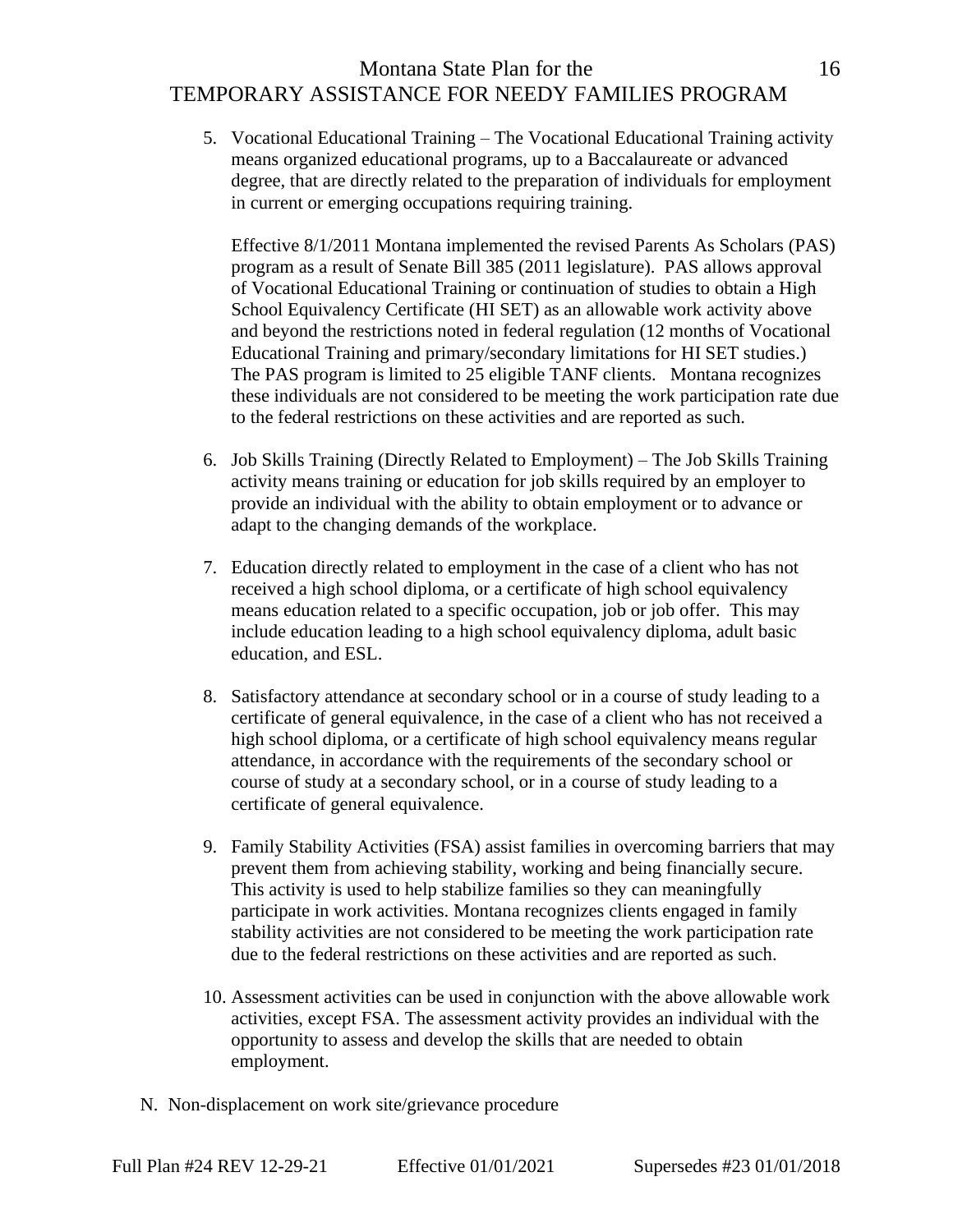- 1. Non-displacement at Work Experience and/or Subsidized Employment work sites is established (prior to placement) through the negotiation of an agreement between the State's contractor and the employer.
- 2. A grievance procedure is in place to resolve complaints of alleged violations of the displacement rule and work site employers are informed of this procedure during the negotiation of the site agreement.
- O. TANF Cash Time-Limited Benefits
	- 1. Time limited benefits

A family may not receive TANF Cash assistance in excess of 60 months in the adult's lifetime. Montana's electronic eligibility determination system, Combined Healthcare Information and Montana Eligibility System (CHIMES), maintains time clocks for all adults receiving cash assistance. CHIMES will not allow authorization of cash assistance beyond the adult's 60-month time limit unless an extension has been granted. A household may apply to receive an extension to the 60-month time limited benefits as allowed in Sec. 264.1 (c) of the CFR.

The CHIMES maintains the 60-month limit for federal purposes and reflects every non-excluded month of cash assistance received by an adult in Montana beginning February 1, 1997 (TANF State Plan effective date) and from another state or states beginning no earlier than October 1, 1996 nor later than July 1, 1997 depending on when that state's TANF State Plan became effective. Federal TANF exclusions stop this clock.

- 2. Clients not subject to the TANF 60-Month federal time limits are:
	- a. Minor children under the age of 18 or up to age 19 attending school fulltime and living with a specified caretaker relative.
	- b. Teen parent, not head-of-household.
	- c. Adult parent, not head-of-household, unmarried.
	- d. Disqualified parent.
	- e. Individuals not required to comply with an E/SP.
- 3. TANF 60-month time limit exclusion

In determining the number of months for which an adult (regardless of race) has received cash assistance, the State excludes any month during which an adult (regardless of race) lives within the exterior boundaries of an Indian reservation if, during the month, at least 50% of the adults were not employed. Joblessness is evaluated using the standards established jointly by the Administration for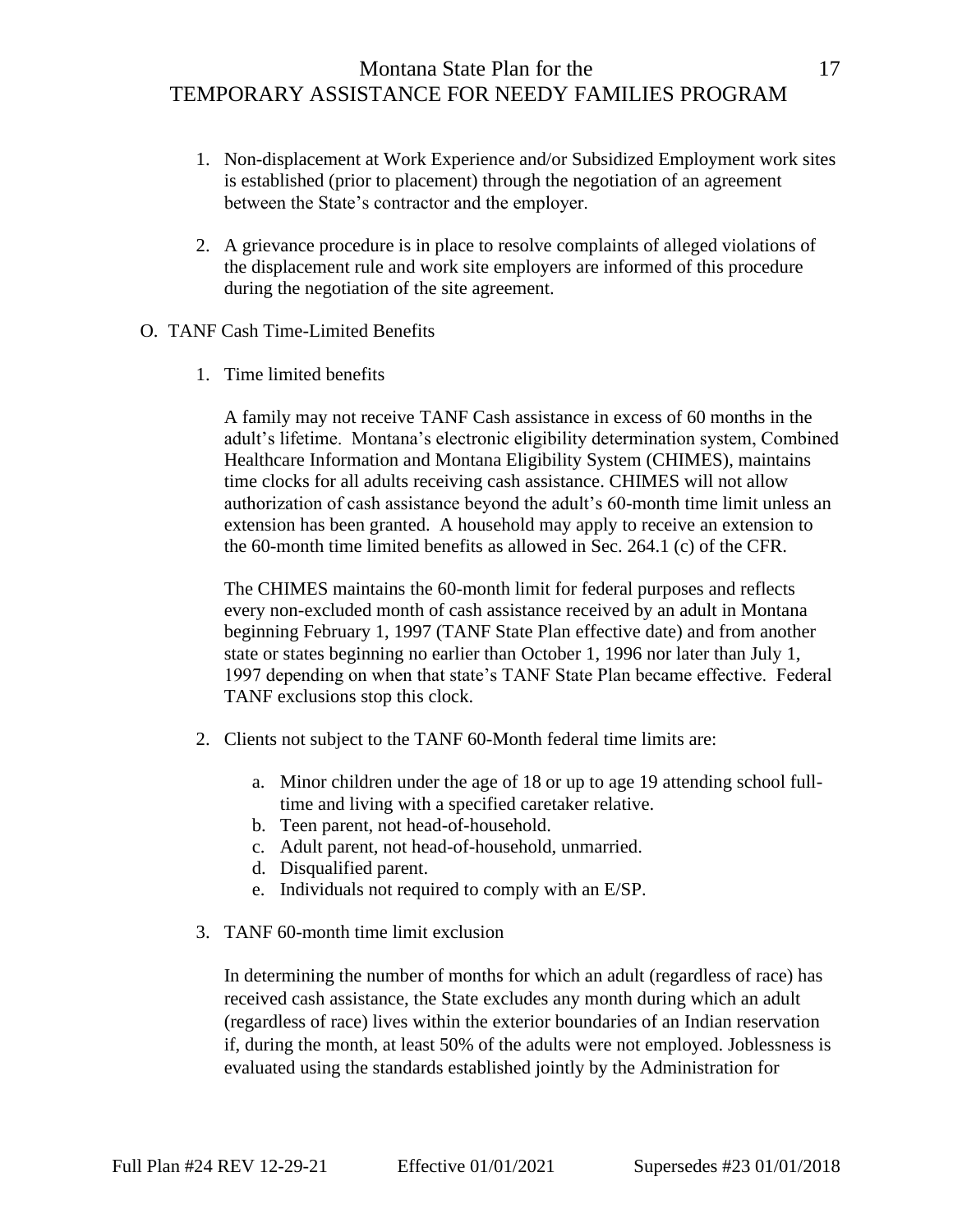## Montana State Plan for the 18 TEMPORARY ASSISTANCE FOR NEEDY FAMILIES PROGRAM

Children and Families and the tribe relying on the most reliable federal data available with respect to such month.

4. TANF Cash 20% hardship exemption

Montana will extend TANF cash assistance payments beyond the Federal 60 month limit to households which apply for Extended Benefits, are otherwise eligible for TANF cash assistance, and where at least one adult receiving (or eligible to receive) benefits are required to participate in Employment and Training and meet one of the following Extension Reason criteria:

- a. Physical and/or mental incapacity;
- b. Household member physical and/or mental incapacity;
- c. Current domestic violence;
- d. Physical and/or mental incapacity due to domestic violence.
- P. Supportive Services

Funds are available to pay expenses that are, or may be, incurred by a client to comply with his/her Employability/Service Plan (E/SP) activities. Each request is evaluated based on situation and the need for assistance. In all instances, care is taken to prevent client dependency on the availability of these funds. Clients must be eligible for TANF Cash or TANF non-cash services and actively participating in Pathways.

#### **IV. REQUIREMENTS**

- A. Out-of-wedlock pregnancies/teen pregnancies
	- 1. Interagency Coordinating Council

Montana continues its statewide efforts to prevent and reduce unintended pregnancies, with special emphasis on teenage pregnancies. The Interagency Coordinating Council (ICC) for State Prevention Programs is authorized in MCA 2-15.225, which outlines membership and duties of the Council.

Designated members of the Council are:

- Attorney General
- Director of the Department of Public Health and Human Services
- Superintendent of Public Instruction
- Presiding officer of the Montana Children's Trust Fund board
- Administrator of the Board of Crime Control
- Commissioner of Labor and Industry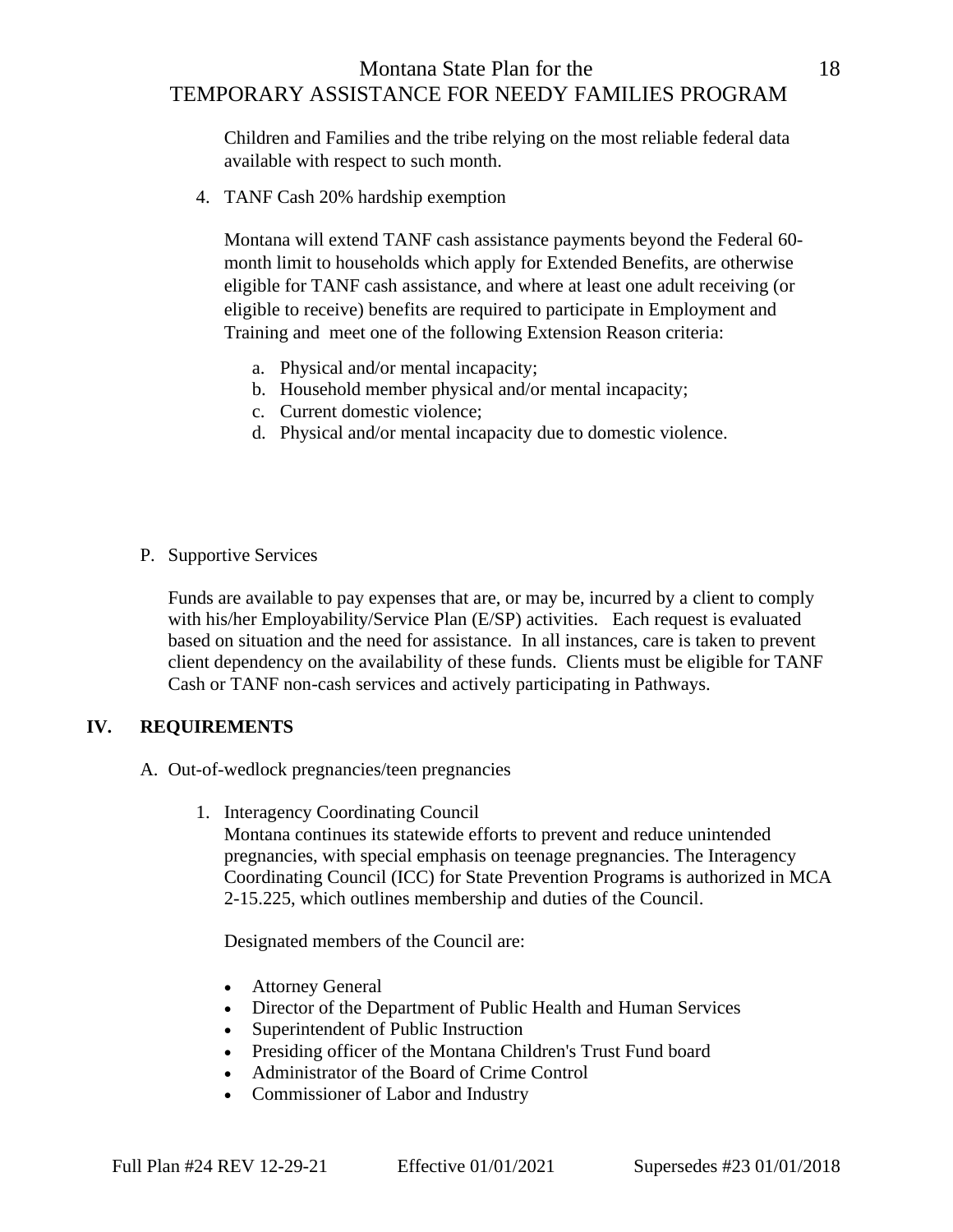# Montana State Plan for the 19 TEMPORARY ASSISTANCE FOR NEEDY FAMILIES PROGRAM

- Director of the Department of Corrections
- State Coordinator of Indian Affairs
- Director of the Department of Transportation
- Commissioner of Higher Education
- Two people appointed by the governor who have experience with private or nonprofit prevention programs and services
- Designated representative of a state agency who wants to participate and is acceptable to a majority of the other members

One of the five ICC goals is "reducing teen pregnancy and sexually transmitted diseases by promoting the concept that sexual activity, pregnancy, and child rearing are serious responsibilities."

2. Montana Family Planning Program

The provision of family planning services throughout the state provides affordable, confidential education and birth control to 23 communities throughout the state. These services have contributed to the previous stability of the rate of births to Montana teens. One of the goals of the Montana Family Planning program is to reduce unintended pregnancies, including focusing on teen pregnancy prevention. While no single approach can fully address or solve the complex problem of teen pregnancy, early and comprehensive teen pregnancy prevention strategies remain exceedingly more cost effective then the choices available once pregnancy occurs.

3. Montana Personal Responsibility Education Program (MT PREP)

The AHS has received \$250,000 of federal funds through fiscal year 2020. The goal of Montana PREP is to educate adolescents on both abstinence and contraception to prevent pregnancy and sexually transmitted infections (STIs), including HIV/AIDS, and to help Montana teens go on to lead healthy, productive lives. Key activities of this grant include the provision of funds to six contractors across Montana which includes county health departments, community service centers, and other agencies that serve at-risk teens. Agencies accomplish this by providing middle and high school students with the following evidenced-based curriculum proven to teach refusal skills and change risk-taking behavior:

*Draw the Line/Respect the Line curriculum* helps middle-school students develop personal sexual limits and practice the skills needed to maintain those limits when challenged. Healthy sexual limits will keep youth safer from HIV, other STIs and unplanned pregnancy.

*Reducing the Risk and Making Proud Choices* curriculum are designed for high school students and takes an active approach to prevention of teenage pregnancy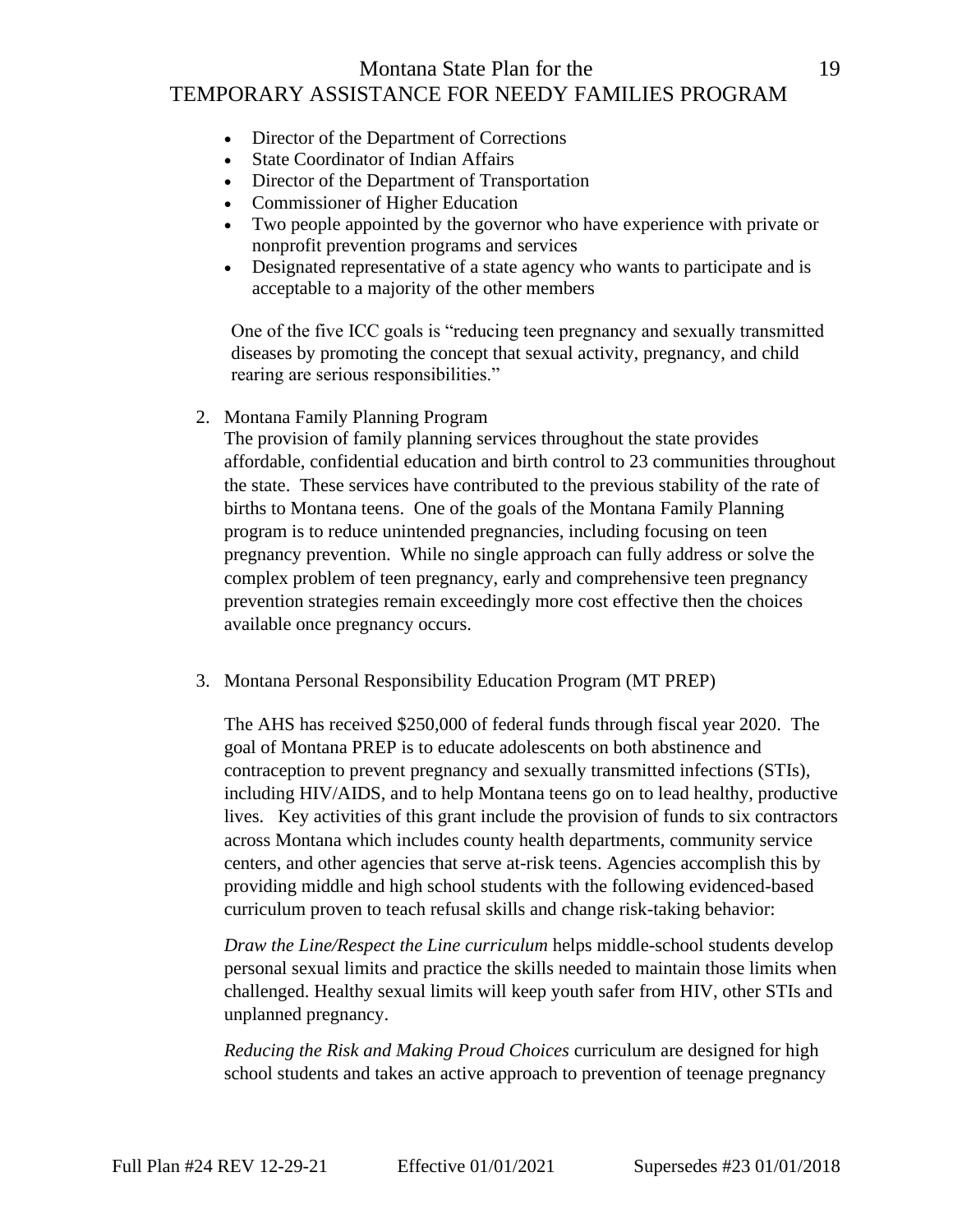# Montana State Plan for the 20 TEMPORARY ASSISTANCE FOR NEEDY FAMILIES PROGRAM

and protection against HIV and other STIs that motivates students to change their high-risk behaviors.

4. Rape Prevention Education

Montana continues to provide education and training regarding rape and sexual assault and provides the following programs:

#### **Montana Sexual Violence Prevention and Victims Services Program**

Montana received \$515,600 for FY2019 from the Centers for Disease Control and Prevention. The mission of the Montana Sexual Violence Prevention and Victims Services Program (SVPVS) is to reduce the statewide incidences of sexual violence through primary prevention efforts focused on influencing knowledge, attitudes, and behaviors of those most at risk to perpetrate. Currently, there are approximately 40 contractors ranging from middle schools, high ed. institutes, and sexual violence and domestic violence services providers. The funds are used for the following:

- 1. Educational seminars;
- 2. Training programs for professionals;
- 3. Preparation of informational materials;
- 4. Education and training programs for students and campus personnel designed to reduce the incidence of sexual violence at colleges and universities.
- 5. Other efforts to increase education surrounding sexual violence prevention. Including efforts to increase awareness in under-served communities and awareness among individuals with disabilities (as defined in Section 12102 of the Americans with Disabilities Act of 1990).

#### **Preventive Health and Health Services Block Grant**

Montana received \$23,123 for SFY 2019 in federal funding from the Preventive Health and Health Services Block Grant (PHHSBG) administered through the Centers for Disease Control and Prevention. The SVPVS program works alongside the Montana Coalition Against Domestic and Sexual Violence to fund activities to engage adult and youth leaders who work with people ages 13-19 creating a Youth-Focused Leadership Network and will support a Youth Summit and/or Regional Institutes. The program will also seek to improve awareness and access to services for victims of sexual assault through communication and closed-network referral systems.

#### **Sexual Violence Prevention and Education Program**

Montana's Sexual Violence Prevention and Education program State Action Plan has four major focus areas that use the Social-Ecological Model (SEM) for strategies. 75% of activities are community-level and 25% are individual level.

- 1) Promote Social Norms that Protect Against Violence
	- a. Bystander Intervention Social Norms Campaign on College Campuses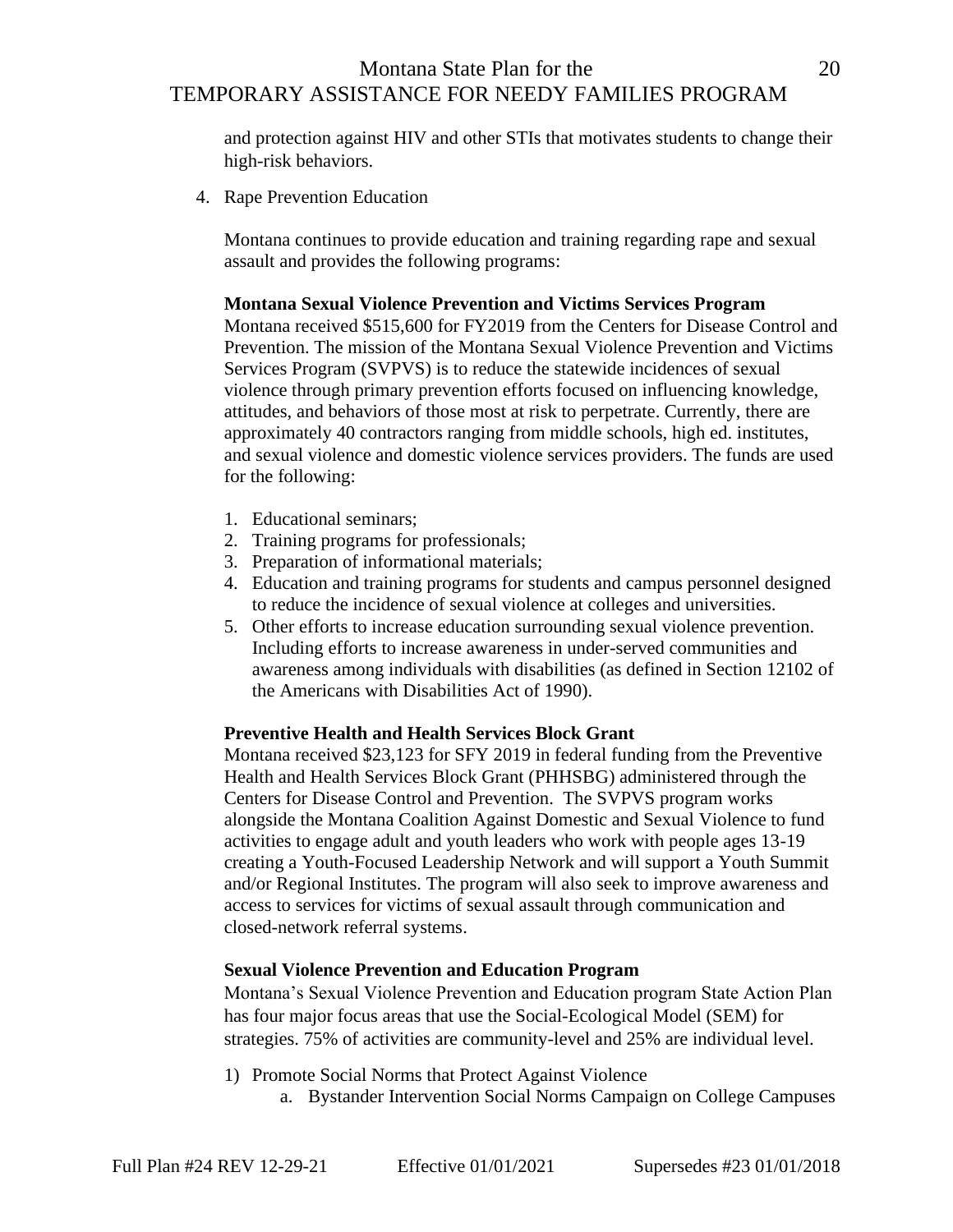# Montana State Plan for the 21 TEMPORARY ASSISTANCE FOR NEEDY FAMILIES PROGRAM

- b. Men as Allies on College Campuses
- c. Health Relationship/Affirmative Consent on College Campuses
- 2) Teach Skills to Prevent Violence
	- a. Power Up, Speak Out! Evaluation and training for Middle School **Students**
- 3) Provide Opportunities to Empower and Support Girls and Women
	- a. Strengthening economic supports for women and families by addressing gender equity issues in Montana.
- 4) Create Protective Environments
	- a. NASPA Culture of Respect Collective on College Campuses

Most of the above activities take place on college campuses and in middle schools. These activities include campaigns on campuses that provide educational material to students.

## **STOP (Services-Training-Officers-Prosecutors) Violence Against Women Act (VAWA)**

STOP VAWA provides financial assistance to States for developing and strengthening effective law enforcement and prosecution strategies and victim services in cases involving violent crimes of domestic violence, sexual assault, stalking and dating violence. The Montana Board of Crime Control (MBCC) releases a grant funding opportunity every year for applicants who offer STOP VAWA services to be funded by the Office on Violence Against Women. Some of STOP VAWA's purpose areas include training law enforcement officers, judges, other court personnel, and prosecutors to more effectively identify and respond to violent crimes against women, including the crimes of sexual assault, domestic violence, dating violence, and stalking, including the appropriate use of nonimmigrant status under subparagraphs  $(T)$  and  $(U)$  of section  $101(a)(15)$  of the Immigration and Nationality Act (8 U.S.C. § 1101(a)) and developing, training, or expanding units of law enforcement officers, judges, other court personnel, and prosecutors specifically targeting violent crimes against women, including the crimes of sexual assault, domestic violence, dating violence, and stalking. STOP VAWA funding is also available for developing, enhancing, or strengthening prevention and informative programming to address sexual assault, domestic violence, dating violence, or stalking across multiple educational settings.

#### **Sexual Assault Services Program (SASP)**

SASP funding benefits from a partnership among the MBCC, Montana Coalition Against Domestic and Sexual Violence, and underserved communities by implementing SASP throughout the State. The partnership helps support rape crisis centers and other nonprofit, nongovernmental organizations, including faithbased and other community organizations, that provide core services, direct intervention, and related assistance to victims of sexual assault. SASP funds are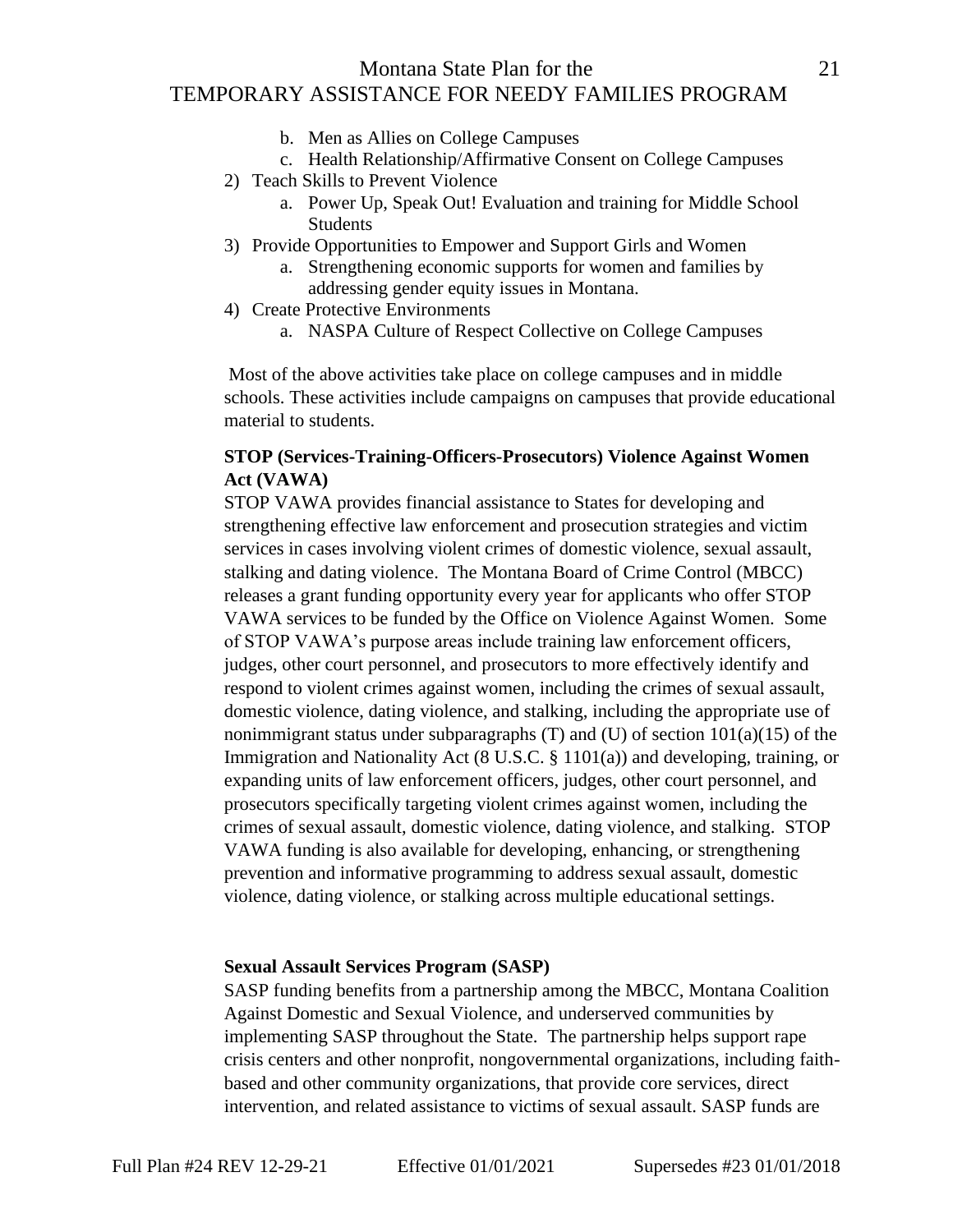# Montana State Plan for the 22 TEMPORARY ASSISTANCE FOR NEEDY FAMILIES PROGRAM

used to supplement other funding sources directed at addressing sexual assault on the state and territorial level. Rape crisis centers and other nonprofit organizations such as dual programs providing both domestic violence and sexual violence intervention services play a vital role in assisting sexual assault victims through the healing process, as well as assisting victims through the medical, criminal justice, and other social support systems. The SASP funding shall be used to provide grants to rape crisis centers and other nonprofit, non-governmental organizations, including faith-based and other community organizations, for programs, and activities that provide direct intervention and related assistance. Intervention and related assistance may include:

- 24-hour hotline services providing crisis intervention services and referral;
- Accompaniment and advocacy through medical, criminal justice, and social support systems, including medical facilities, police, and court proceedings;
- Crisis intervention, short-term individual and group support services, and comprehensive service coordination and supervision to assist sexual assault victims and family or household members;
- Information and referral to assist the sexual assault victim and family or household members; Community-based, linguistically, and culturally specific services and support mechanisms, including outreach activities for underserved communities; and
- The development and distribution of materials on issues related to the services described in the previous bullets.

#### **Healthy Young Parent Program**

The Healthy Young Parent Program (HYPP) provides coordinated support for young expectant and parenting families in tribal communities, high schools, institutions of higher education, and community-based service centers. The state received funds from the Office of Adolescent Health (OAH) through the Pregnancy Assistance Fund (PAF). The goal of the HYPP is to facilitate selfsufficiency of expectant and parenting youth, women, fathers, and their families to build their parenting capacity, encourage post-secondary education and preparedness for the workforce, and improve the healthy growth and development of their children.

HYPP aims to improve life outcomes for young parents (ages 24 and younger) in Montana by offering the following services: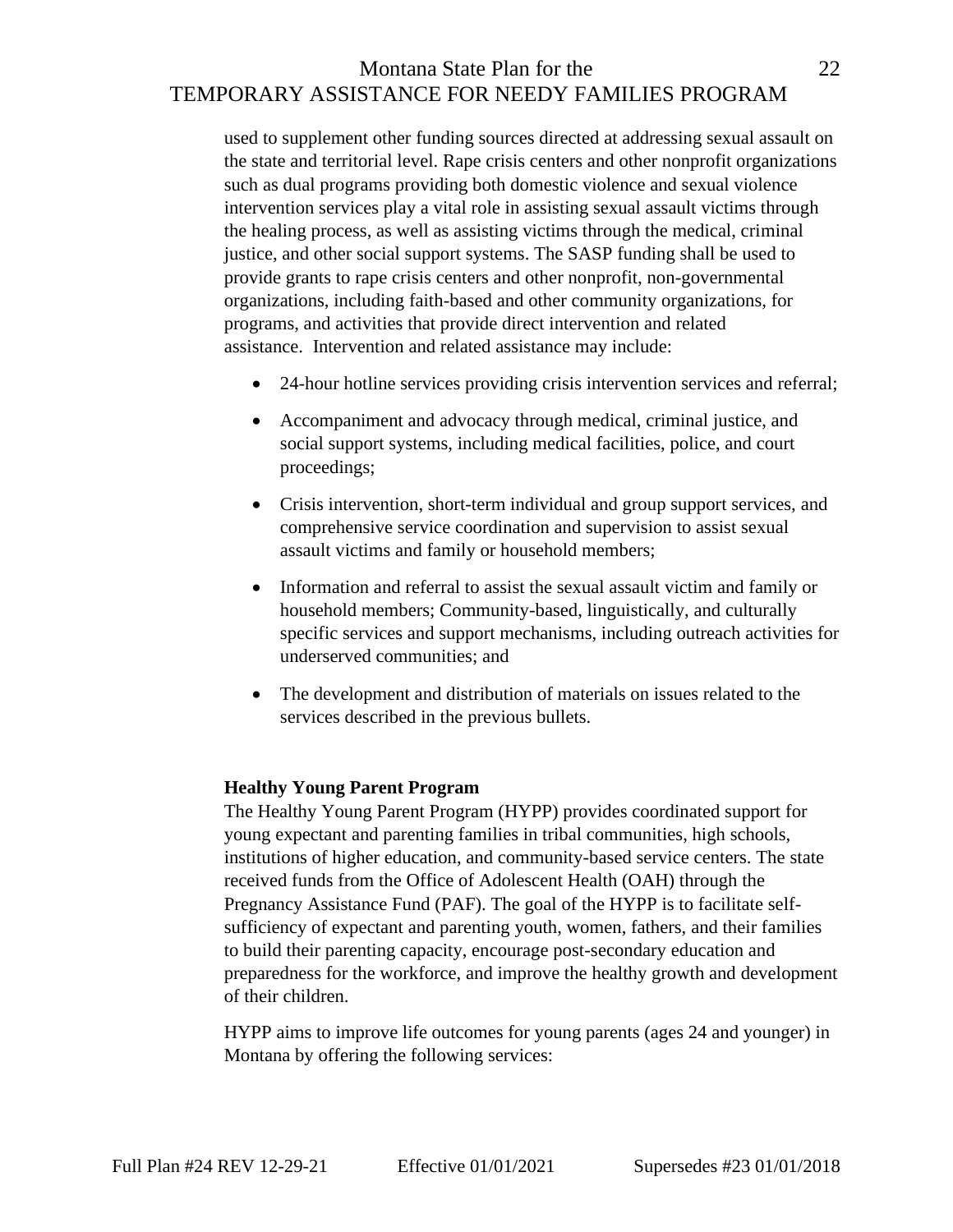# Montana State Plan for the 23 TEMPORARY ASSISTANCE FOR NEEDY FAMILIES PROGRAM

- Flexible, quality schooling to help parents complete high school or obtain their GED.
- Case management and family support services.
- Referral and linages to prenatal care and reproductive health services.
- Quality childcare with coordinate links to basic preventive care.
- Nurturing, parenting and life skills education and support services.
- Father involvement and support services.
- Direct services (i.e., diapers, gas cards for appointments, baby formula, etc.)
- B. Restricted use/disclosure of information

Montana will continue to restrict the use and disclosure of information about individuals and families receiving cash assistance and employment and training services consistent with state and federal law. A release form is used by the Department and its contractors to ensure adherence to the maintenance of confidential information. Recipient information may be provided and used for the following purposes:

- 1. Reporting child abuse and neglect to the appropriate authority (MCA 41- 3-205).
- 2. Conducting child support enforcement activities.
- 3. Establishing eligibility and administering (including audits, investigations, prosecutions, etc.) federal programs or federally assisted programs which provide assistance (cash, in-kind, or services) directly to individuals based on need.
- 4. Releasing the client's address to a federal, state, or local law enforcement officer who presents a written request for information for individuals who are fleeing to avoid prosecution, custody, or confinement for a felony; are violating a condition of parole or probation; or have information necessary for the officer to conduct official duties.
- 5. Notification of an appropriate person, authority, or other entity that an applicant or client is making threats to harm himself or herself or to harm others, in order to prevent or lessen the threatened harm.
- 6. Access to the Department's electronic eligibility system adheres to strict security measures to assure employees not directly involved in the administration of public assistance programs do not access recipient information. Requests for information about current or past clients that do not meet the above criteria must be submitted in writing to the Public Assistance Bureau, Central Office. When there is a question about a breach of confidentiality, the Central Office will refer the request to the Office of Legal Affairs.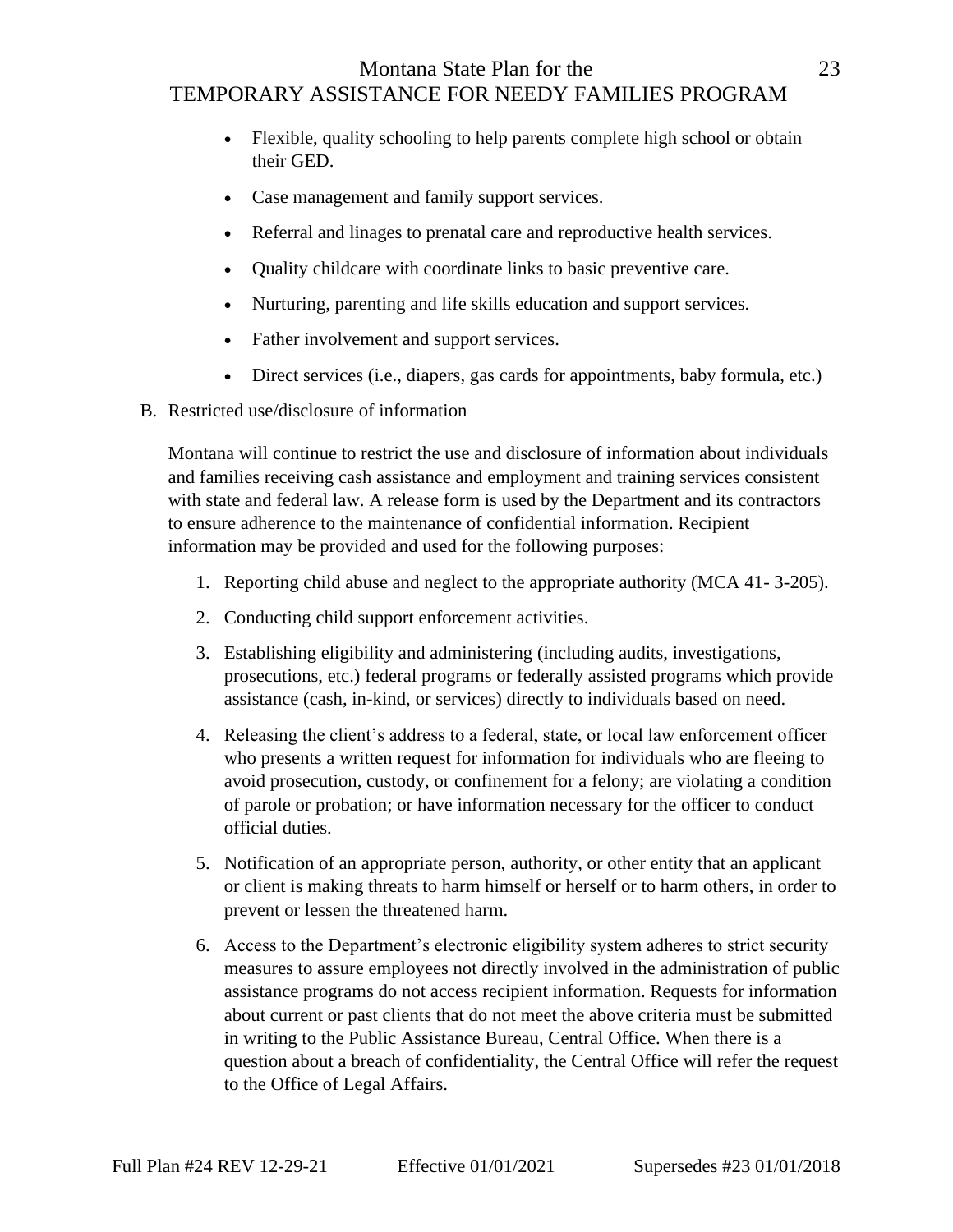# Montana State Plan for the 24 TEMPORARY ASSISTANCE FOR NEEDY FAMILIES PROGRAM

C. Electronic Benefit Transfer Restrictions

The State of Montana has implemented policies and procedures as necessary to prevent access to assistance provided under the State program, funded under this part through any electronic fund transaction in an automated teller machine or point-of-sale device located in a place described in section 408(a) (12), including a plan to ensure that recipients of the assistance have adequate access to their cash assistance.

Effective February 1, 2014, the State of Montana has updated its policy to restrict use of and access to TANF cash benefits in an Electronic Benefit Transaction (EBT) at casinos, gaming establishments, liquor stores, and retail establishments that provide adult-oriented entertainment.

Effective January 15, 2014, Montana took steps which include:

- 1. Informing TANF Electronic Benefits Transaction (EBT) card holders in writing of the policy changes informing them it is against federal law for benefits to be accessed at any of the above locations;
- 2. Clients that choose EBT as the method of payment are informed of the EBT location usage restrictions during their interview and must sign a form indicating the type of payment method (EBT, Direct Deposit or Warrant) which includes the EBT restrictions;
- 3. Posters are displayed statewide at the Office of Public Assistance locations and at TANF Employment and Training offices informing clients of the restricted usage in the above locations.
- 4. Effective July 1, 2014, Montana began imposing penalties on recipients who are found to have violated the EBT restriction policy on three (3) or more occasions. Clients subject to penalty are restricted from receiving TANF funds on an EBT card for six (6) months. They instead have the option to receive TANF cash benefits either by direct deposit or paper warrant.
- D. Access to using or withdrawing assistance with minimal fees or charges

To ensure recipients have adequate access to their cash assistance, recipients have the option to receive TANF benefits via Electronic Benefit Transfer (EBT), direct deposit into the client's bank account or issuing TANF benefits via paper check. TANF recipients may access cash benefits through point-of-sale (POS) devices at some retailers and at participating Automated Teller Machines (ATM's). TANF recipients are not charged for a POS cash purchase or purchase with cash back. TANF recipients who choose to use an ATM to access their cash benefits incur any bank surcharges. TANF recipients receive information regarding the fees and surcharges related to accessing TANF cash benefits in the "EBT Brochure".

#### **V. SPECIAL PROVISIONS**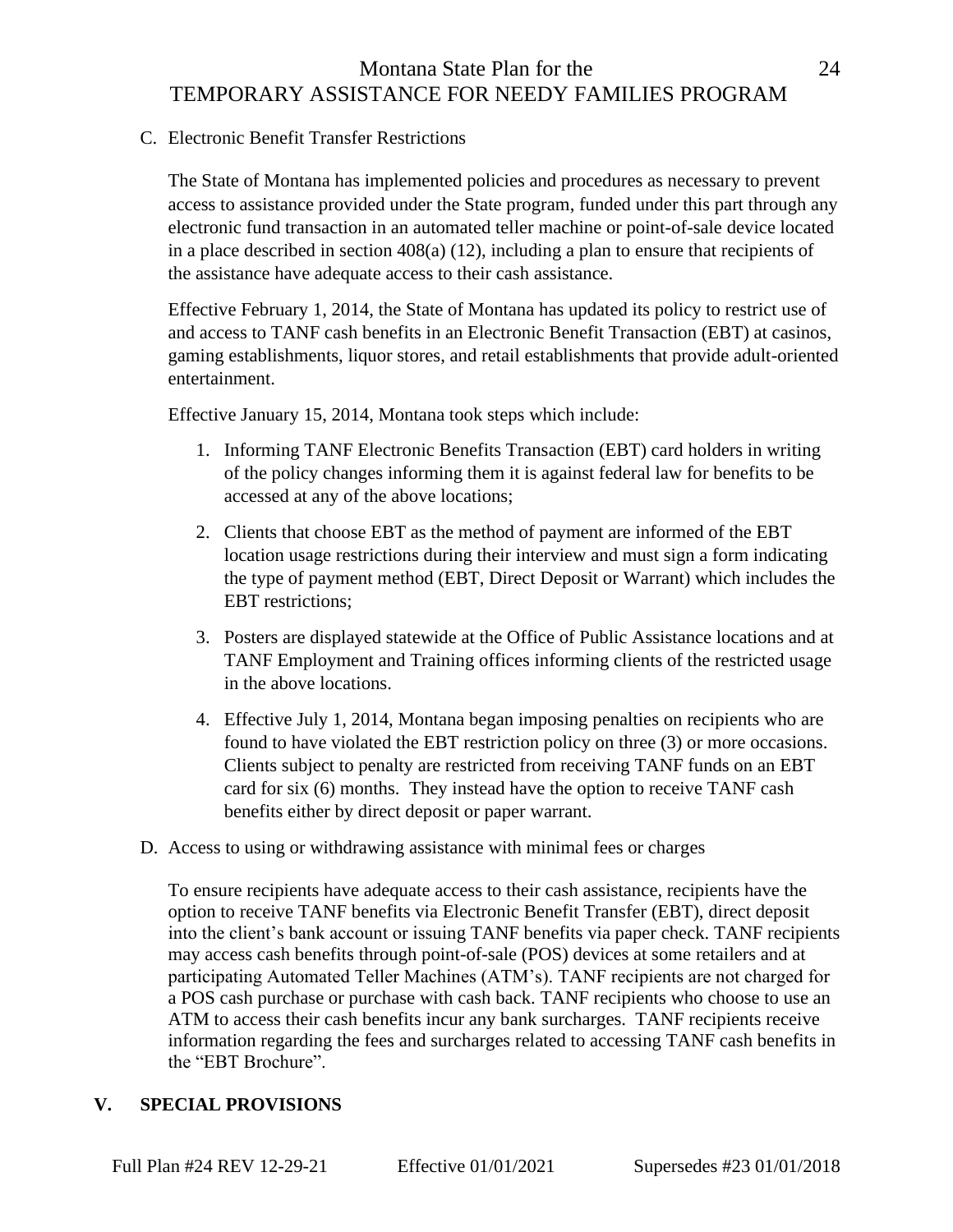## Montana State Plan for the 25 TEMPORARY ASSISTANCE FOR NEEDY FAMILIES PROGRAM

A. Migration from State-to-State

Montana will not treat U.S.-domiciled families moving into the State differently than families currently residing in the State and wishing to make application for assistance.

B. Assistance to Non-citizens

Montana does not intend to provide assistance to individuals who are not citizens of the United States unless they meet the criteria set by federal law for qualified aliens.

C. Administrative appeal process

Montana will continue to provide the opportunity for clients who have been adversely affected to be heard in an administrative appeal process. A client who wishes to appeal may file a request for an administrative hearing before a state Fair Hearing Officer. Following final action, an individual may seek judicial review of this decision.

D. Community service after two months

Montana has opted not to require a parent or caretaker relative, after receiving assistance for two months under the TANF cash assistance program, to participate in community service employment. These individuals will continue to participate and comply with negotiated Employability/Service Plan activities.

E. Training and Employment in elder care/long-term care facilities

In order to assist individuals in training for and seeking employment in the elder care workforce, Montana will approve the following as allowable work activities: work experience (WEX) placements in facilities that provide elder care; education and training for employment opportunities in the elder care workforce as well as employment in the elder care workforce arena. These types of activities will assist individuals to train for, seek and maintain employment in the eldercare workforce, including providing direct care in long-term care facilities or in other occupations related to elder care.

## **VI. EXECUTIVE CERTIFICATIONS**

- A. **THE STATE WILL OPERATE A CHILD SUPPORT ENFORCEMENT PROGRAM** under the State Plan approved under Part D.
- B. **THE STATE WILL OPERATE A FOSTER CARE AND ADOPTION ASSISTANCE PROGRAM** under the state plan approved under Part E, and the State will take such actions as are necessary to ensure that children receiving assistance under such part are eligible for medical assistance under the State Plan under Title XIX of the Social Security Act.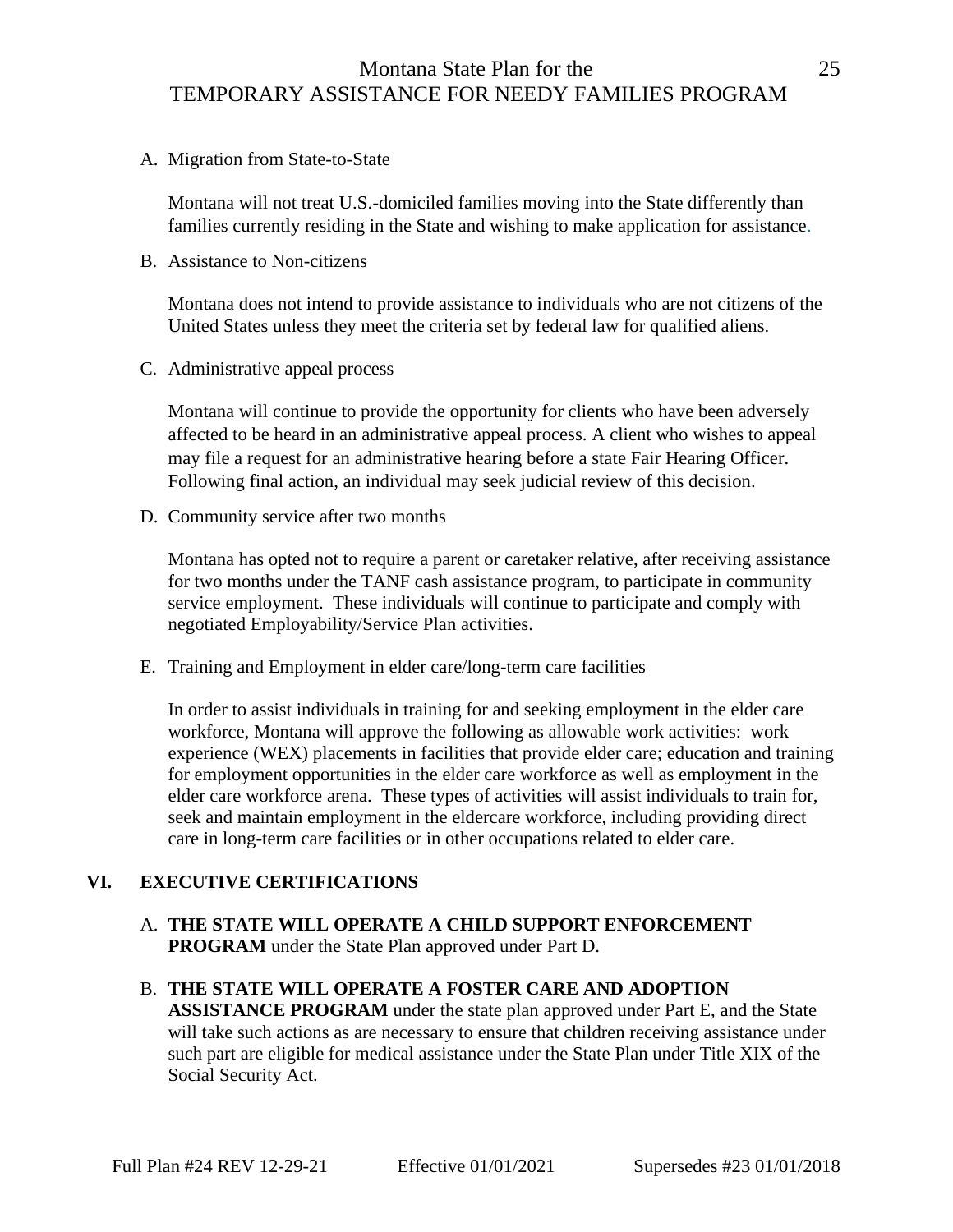# Montana State Plan for the 26 TEMPORARY ASSISTANCE FOR NEEDY FAMILIES PROGRAM

#### C. **THE DEPARTMENT OF PUBLIC HEALTH AND HUMAN SERVICES** will

administer and supervise the program in all political subdivisions of the State and assure that local governments and private sector organizations have been consulted regarding the plan and design of welfare services in the State and have had at least 45 days to submit comments so that services are provided in a manner appropriate to local populations.

Montana's TANF State Plan was posted for public comment October 16, 2020, through November 30, 2020.

#### D. **THE STATE WILL PROVIDE INDIANS WITH EQUITABLE ACCESS TO**

**ASSISTANCE**. The State will provide each member of an Indian tribe, who is domiciled in the State and not eligible for assistance under a Tribal Assistance Plan approved under Section 412, the opportunity to make application for assistance under the State program funded under this part through a local office of public assistance, Application is made by one of the following methods:

- 1. Completing Form HCS-250, "Application for Assistance" and submitting it to the Office of Public Assistance (OPA) in person, by fax or by mail;
- 2. Submitting an online application through [www.apply.mt.gov;](http://www.apply.mt.gov/) or
- 3. Completing a Statement of Facts (SOF) interview by calling the Public Assistance Help Line (PAHL) at 888-706-1535.

## E. **THE STATE HAS ESTABLISHED AND WILL ENFORCE STANDARDS AND PROCEDURES TO ENSURE AGAINST PROGRAM FRAUD AND ABUSE.** The State has established standards and procedures concerning nepotism, conflicts of interest among individuals responsible for the administration and supervision of the State program, kickbacks, and the use of political patronage.

## F. **OPTIONAL FAMILY VIOLENCE CERTIFICATION**

Montana has adopted the Family Violence Option as stated in below:

- 1. All work-eligible clients are screened for the occurrence of domestic violence through a self-identification questionnaire and self-assessment. When domestic violence is identified, a referral is made to the Montana Coalition Against Domestic and Sexual Violence or other appropriate counselor/entity dealing with domestic violence/family safety and stabilization issues.
	- a. It is the client's responsibility to meet with the Coalition counselor/other entity that will assess the situation and either make a referral to other appropriate resources or continue to serve the client.
- 2. In identified domestic violence situations, only that information necessary to refer to services and to determine eligibility for benefits or exemptions is required at the time of disclosure and any custodial parent information is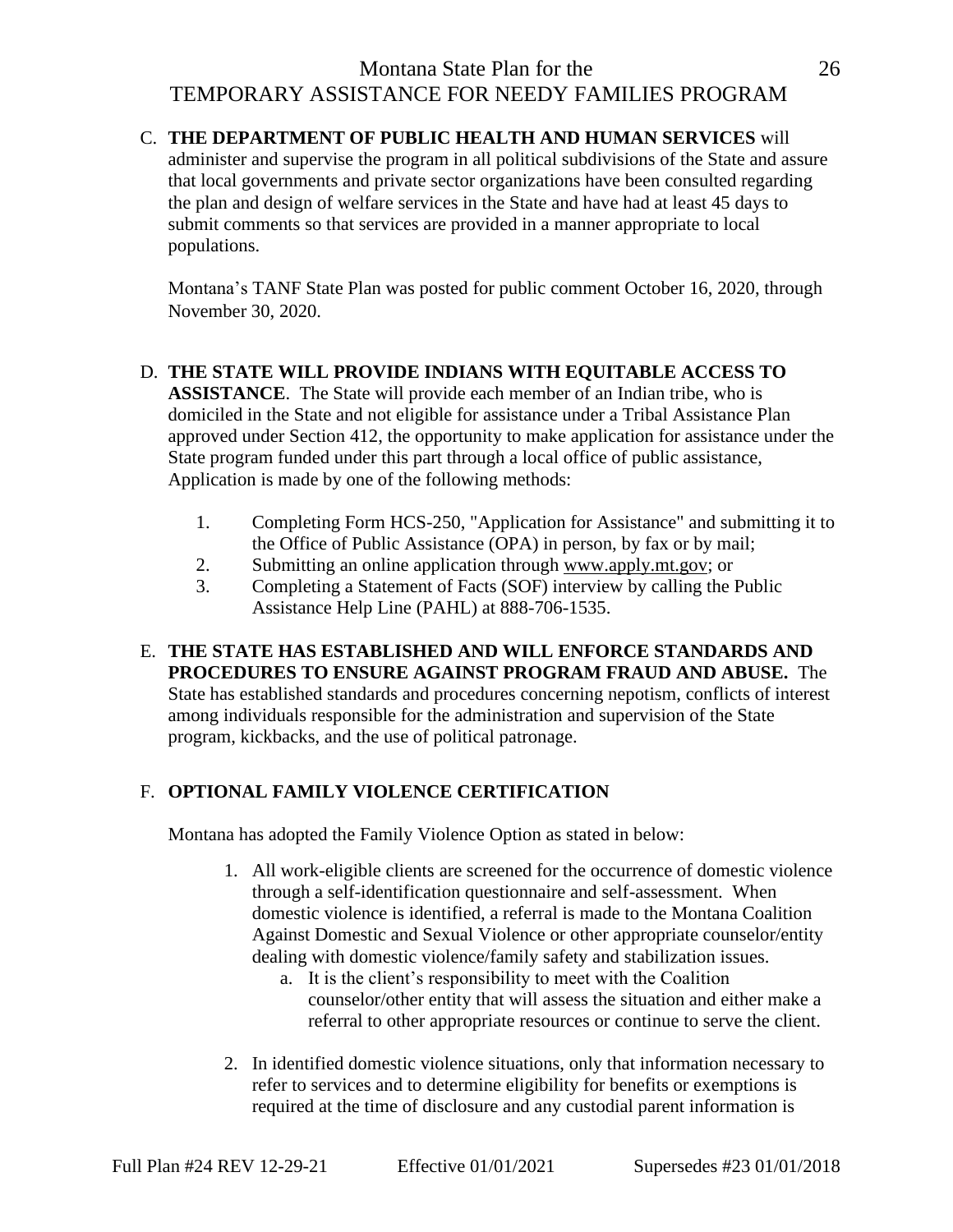Montana State Plan for the 27 TEMPORARY ASSISTANCE FOR NEEDY FAMILIES PROGRAM

> suppressed when contact with the non-custodial parent(s) is necessary to meet child support enforcement requirements.

3. The state may exempt a family from the application of subparagraph (A) of Section 408 (a)(7) by reason of hardship or if the family includes an individual who has been battered or subjected to extreme cruelty as defined in (iii) of this subparagraph.

At this time, work-eligible clients are screened for incidents of domestic violence and no individuals are exempted from work participation activities as Montana uses a universal engagement model.

4. An individual may be approved for extended benefits based on their involvement in a current domestic violence situation and/or by suffering from temporary or permanent mental or physical illness or incapacity as a result of domestic violence.

## **CERTIFIED BY THE CHIEF EXECUTIVE OFFICER OF THE STATE:**

**\_\_\_\_\_\_\_\_\_\_\_\_\_\_\_\_\_\_\_\_\_\_\_\_\_\_\_\_\_\_\_\_\_\_\_\_\_\_\_\_\_\_\_\_\_\_\_\_\_\_\_\_\_\_\_\_\_\_\_\_\_\_\_\_\_\_\_\_\_\_\_\_**

**Steve Bullock, Governor Date**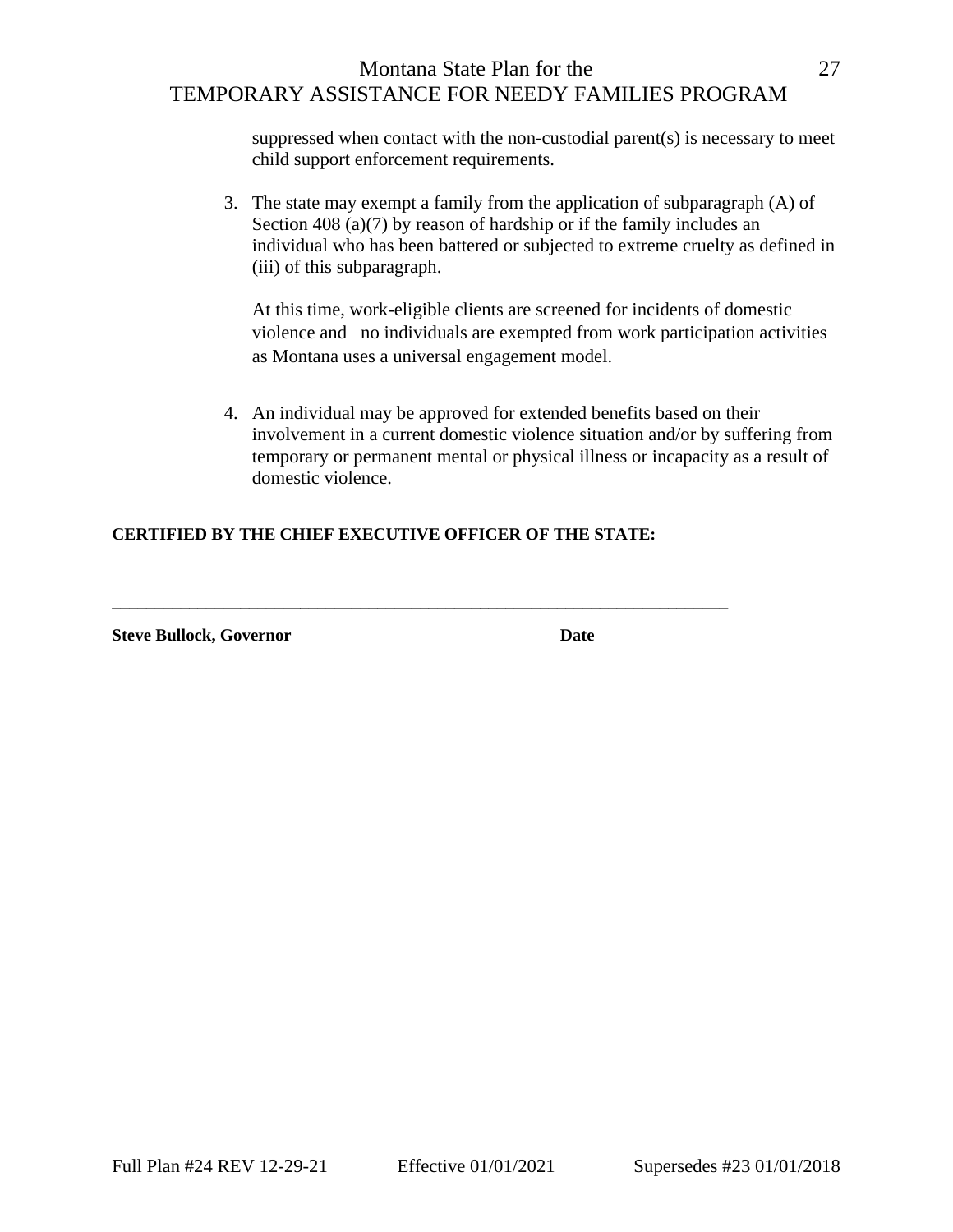EMERGENCY ASSISTANCE (AFDC 1996 State Plan – to allow TANF expenditures for services authorized solely under prior law)

Sections 233.120 A. Emergency assistance to needy families with children 406(e) with children under the age of 21 is provided in accordance with 45 CFR 233.120.

No (Paragraphs B.- D. of this Section does not apply.)

 $X$  Yes, as specified below:

B.Families of migrant workers are covered.



C.Other eligibility requirements are in effect.



D.The kinds of emergency situations which are covered by this program and the kind of assistance and services provided to meet the emergency situations are detailed in Attachment 3-A.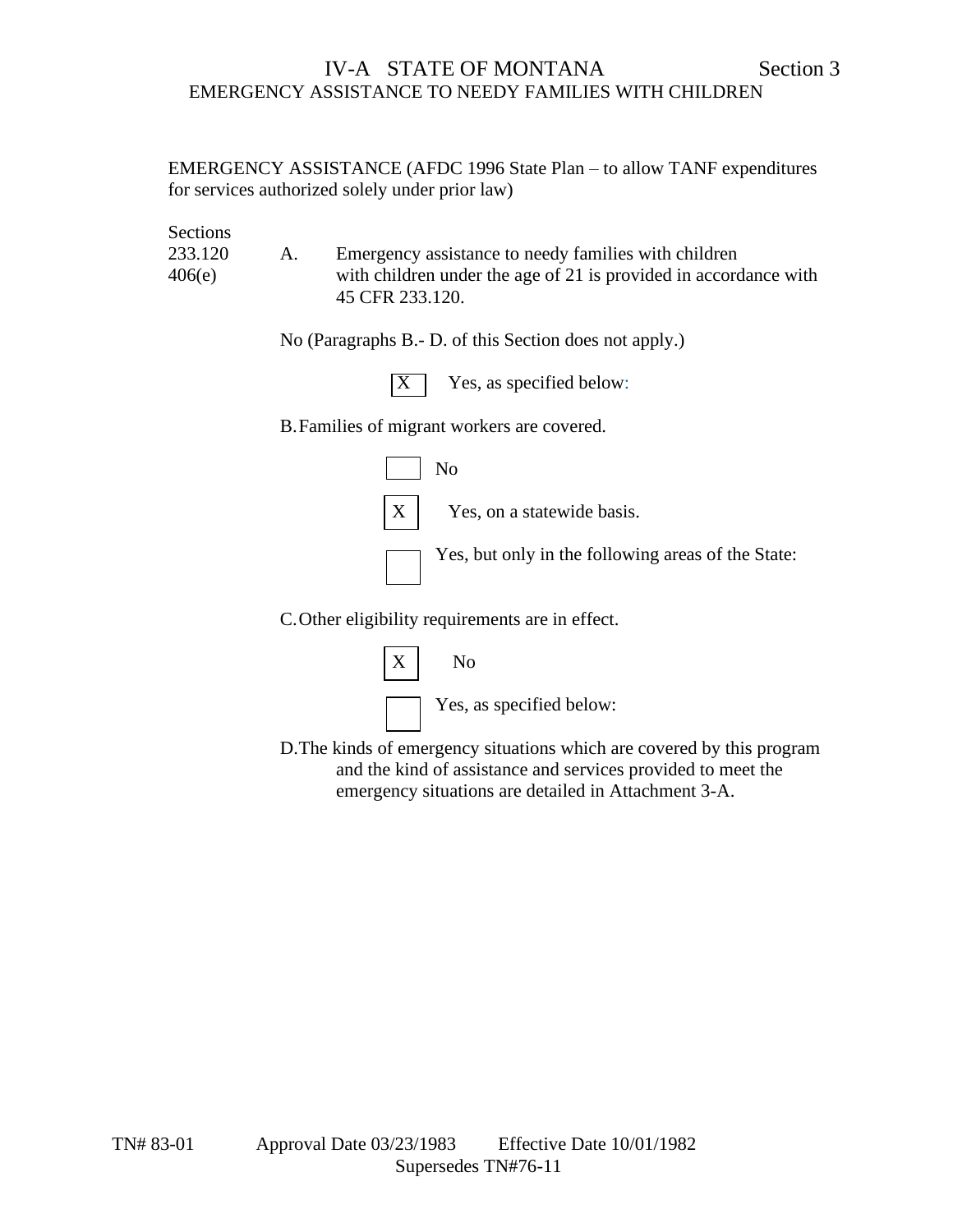## ELIGIBILITY CONDITIONS

A family is eligible for this program in Montana if all the following conditions are met:

- 1. An application is filed by the parent of the child in need, when the parent(s) is/are absent or unwilling to apply on behalf of the child, another adult relative or the state agency or its contractor acting on behalf of the child may file the application.
	- a. The FA-250, "Application for Assistance" or DFS/SRS-FA-020, "Emergency Assistance Request" is to be used by the Title IV-A agency (DPHHS).
	- 1. An emergency, as defined below, exists in the family and the emergency did not arise out of a parent's refusal without good cause to accept employment or training for employment.
	- 2. The child if (or within 6-months prior to the month of application, has been) living with a specified relative in a place of residence maintained as the child's home.
	- 3. All accessible liquid resources have been or can be applied to the emergency need. In the case of another adult relative or the state agency or its contractor making application for the child, the child's income alone is considered in the above test.
	- 4. Non-residents of Montana, transients and migrant workers with families may make application, and assistance will be given in the same manner as residents.
	- 5. Authorization is limited to one period of 30 consecutive days in any twelve consecutive months. Assistance given for situations involving abuse and/or neglect of the child is limited to a maximum duration of 364 days or less and must be authorized within the 30-day period.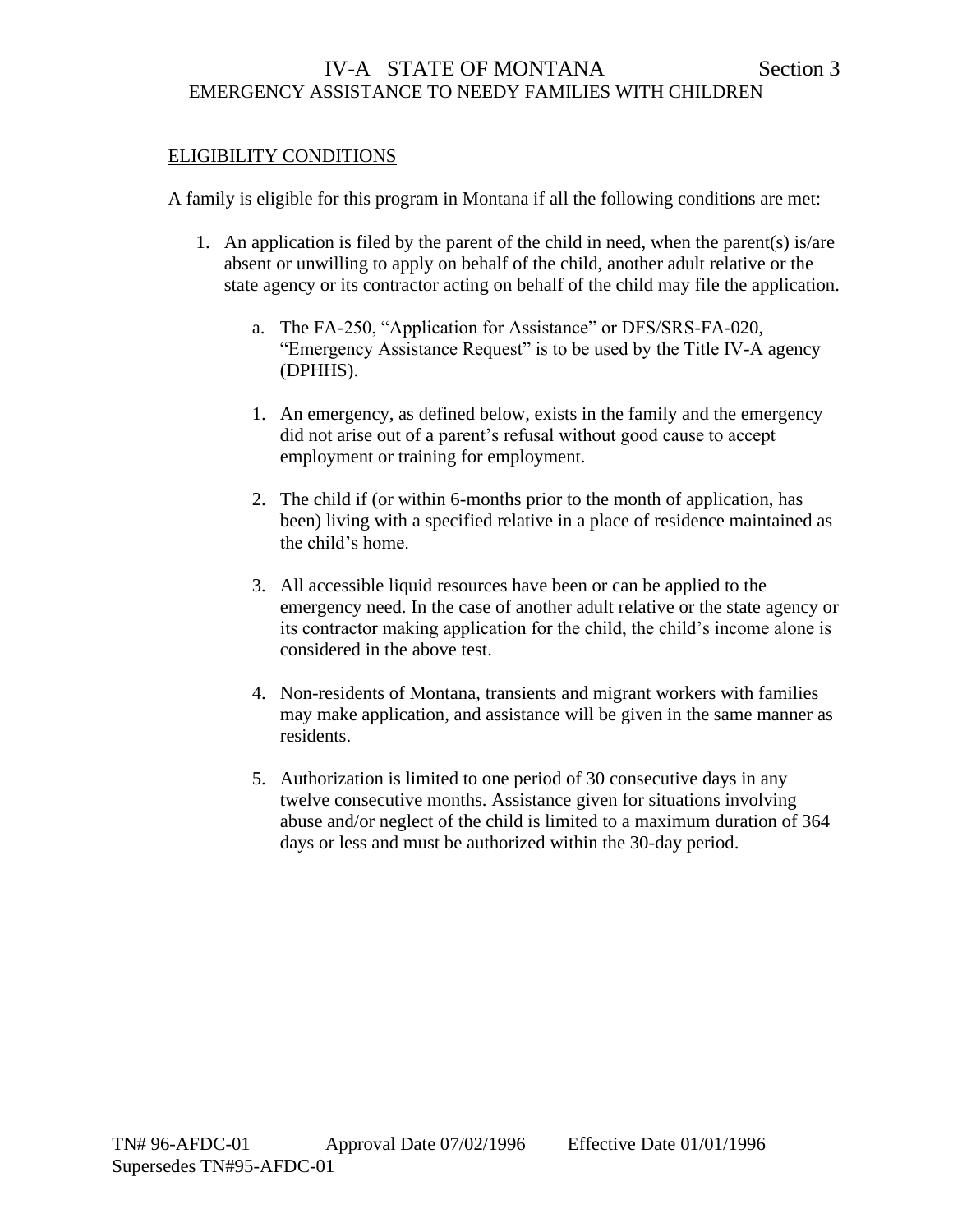## CITATIONS 233.120

### TREATMENT OF INCOME

### A. KINDS OF EMERGENCIES COVERED

- 1. Emergency assistance (EA) may be provided when an unforeseen event causes or threatens to cause the destitution of a child.
	- a. An unforeseen event is one in which the applicant could not anticipate that the event would occur and was not able to avoid its outcome. EA is not provided to pay for any basic need or service that an applicant has chosen not to pay with currently available means.
	- b. If actual or projected expenditures total \$1,000 or more, review by Child and Family Services Division staff prior to approval is required.
- 2. Situations involving abuse and/or neglect of the child may be covered.
	- a. These situations may require the removal of the child from the home, placing a social worker in the home to prevent the need for the child's removal, expediting the early return of the child to the home, or preventing the need for protective services.
	- b. Assistance for these kinds of emergencies is limited to a maximum duration of 364 days or less as necessary and must be authorized within the 30-day period.
- 3. Households receiving Title XIX Medicaid are not eligible for medical assistance under Title IV-A Emergency Assistance.

## B. KINDS OF ASSISTANCE PROVIDED TO MEET EMERGENCY SITUATIONS:

- 1. Basic needs such as food, clothing, shelter (rent or temporary lodging), utilities, household supplies, and personal care items; temporary transportation; replacement of necessary appliances such as refrigerators; or replacement of necessary household furnishings such as beds and bedding.
- 2. Family support including social services delivered in the family home to those families whose children have been abused or neglected or are in immediate danger of becoming abused or neglected. This family support is intended to eliminate the need for protective services; prevent the need for placement; or expedite the early return of the child to the family home.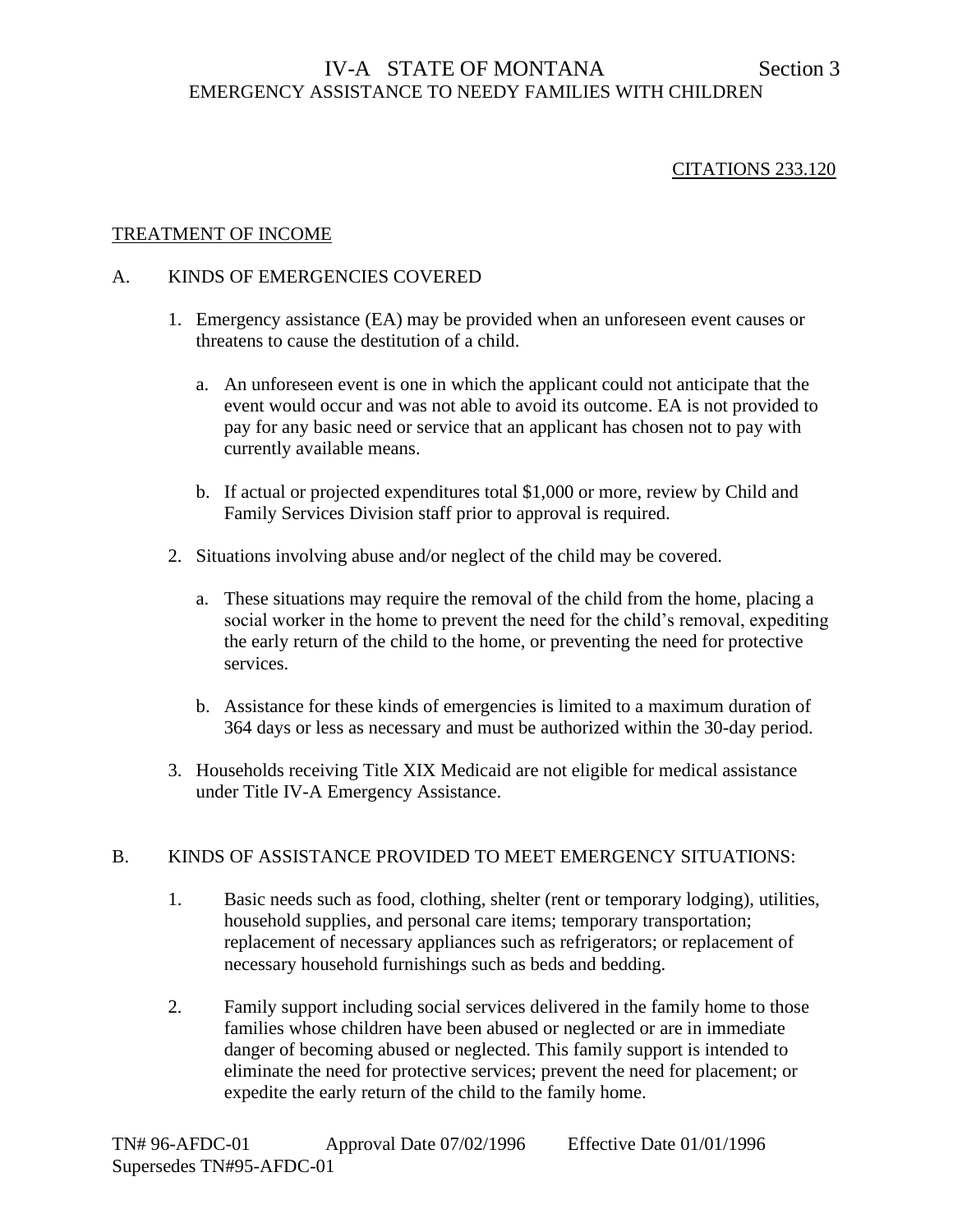- 3. Substitute care to youth who are removed from or are without the care and supervision of their parents or guardians provided on a temporary basis while striving to reunite the child(ren) with his or her family as soon as possible. Substitute care is full-time care of a youth in a residential setting for the purpose of providing:
	- a. food
	- b. shelter
	- c. security
	- d. safety
	- e. guidance
	- f. direction
	- g. in-patient physiological services
	- h. treatment
- 4. Emergency assistance is not allowed to pay for the following:
	- a. legal fees
	- b. property taxes
	- c. Insurance home, auto, life
	- d. Burials
	- e. Reimbursements
	- f. rental/utility deposits
	- g. mortgage payments
	- h. medical services Exception: prior approval of Child and Family Services Division, Public Assistance Bureau Central Office Staff
	- i. medical past-due bills
	- j. past-due bills
	- k. purchase of vehicle
	- l. any travel that would qualify under Medicaid Travel, AFDC Transition-To-Work Allowance, or JOBS Supportive Services.

## C. KINDS OF SERVICES PROVIDED TO MEET EMERGENCY SITUATIONS

- 1. Medical Services:
	- a. Medical services must be approved by Child and Family Services Division, Public Assistance Bureau Central Office Staff
- 2. Family Support deemed appropriate by DPHHS such as:
	- a. home based services
	- b. family based services
	- c. homemaker services